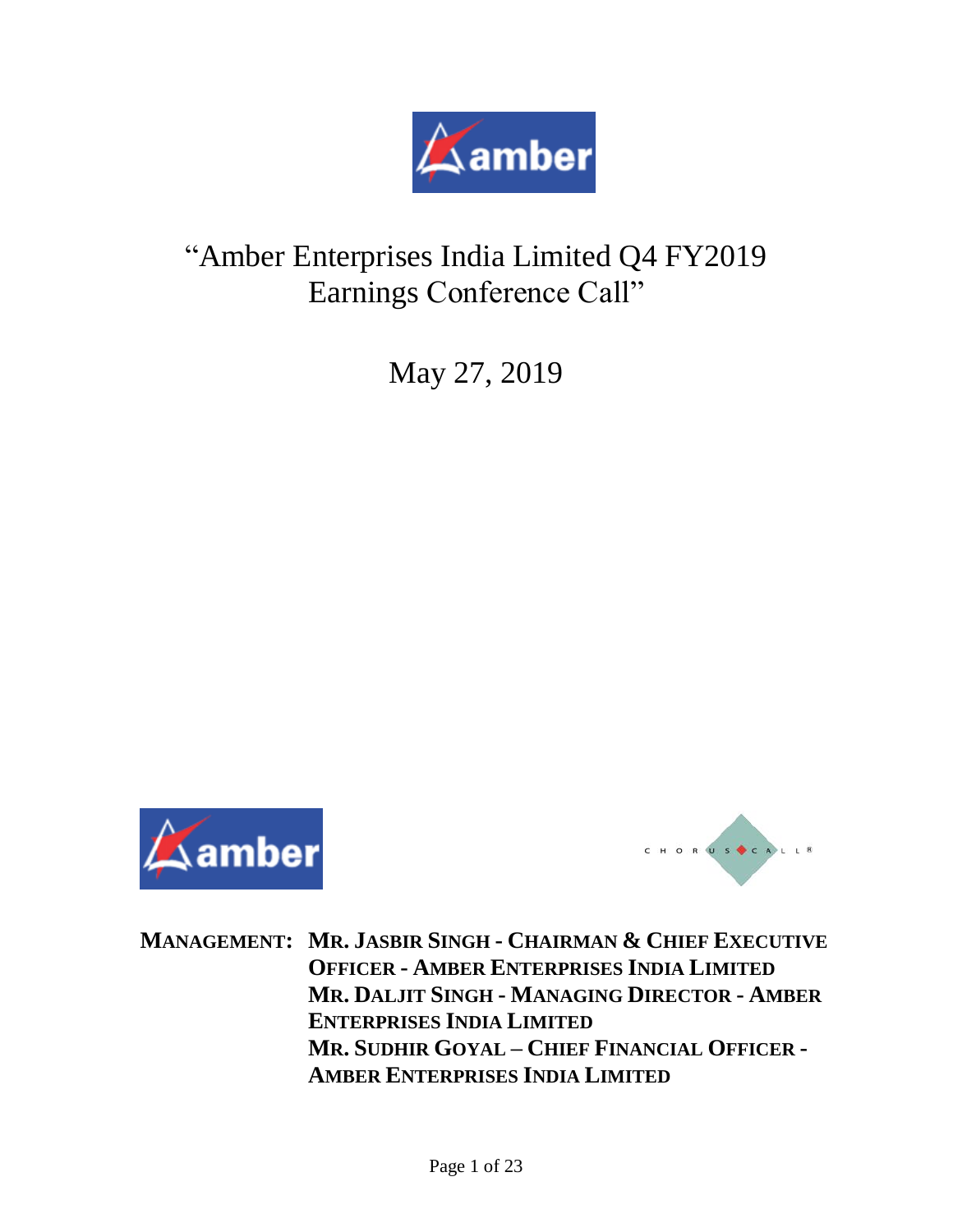

**Moderator**: Good morning ladies and gentlemen and welcome to Amber Enterprises India Limited Q4 FY2019 earnings conference call. This conference call may contain forward-looking statements about the Company, which are based on the beliefs, opinions and expectations of the company as on date of this call. These statements are not the guarantees of future performance and involve risks and uncertainties and that are difficult to predict. As a reminder, all participant lines will be in the listen-only mode and there will be an opportunity for you to ask questions after the presentation concludes. Should you need assistance during the conference call, please signal an operator by pressing "\*" then "0" on your touchtone phone. Please note that this conference is being recorded. I now hand the conference over Mr. Jasbir Singh, Chairman and Chief Executive Officer of Amber Enterprises India Limited. Thank you and over to you Sir!

**Jasbir Singh:** Good evening everyone and a very warm welcome to our Q4 FY2019 earnings conference call. Today I am joined by Mr. Daljit Singh, Managing Director, and Mr. Sudhir Goyal, CFO and Strategic Growth Advisors, our Investor Relation Advisors.

> We have uploaded our updated result presentation on the exchanges, and I hope everybody had an opportunity to go through the same.

> So I will just take you through the acquisition update, on May 2, 2019 Amber acquired 80% equity in Sidwal Refrigeration Industries Private Limited, which will include business of Sidwal Technologies for a consideration of Rs.202 Crores of which Rs.146.5 Crores was paid by Amber as cash consideration and balance was debt taken on Sidwal's book.

> Sidwal is a leading player in the mobile air conditioning and refrigeration industry, providing diversified HVAC solutions to Indian Railways, metros, defense, telecom & Bus and commercial refrigeration segment. This acquisition will give us entry into high entry barrier, customers with long approval cycles like Indian Railways, metro and defense. Also, Sidwal's strong technical background will help Amber to cross sell and provide more comprehensive solutions to our current set of customers.

> Despite the RAC industry not doing well in FY2019 due to unseasonal rains in H1 of FY2019 and inventory pileup across channels, we were confident on achieving our yearly targets as guided. Our air conditioner volumes grew by 43% for Q4 FY2019 as anticipated and guided for the full year. We were able to sell 9.62 lakh units for Q4 FY2019 as compared to 6.72 lakhs in Q4 FY2019.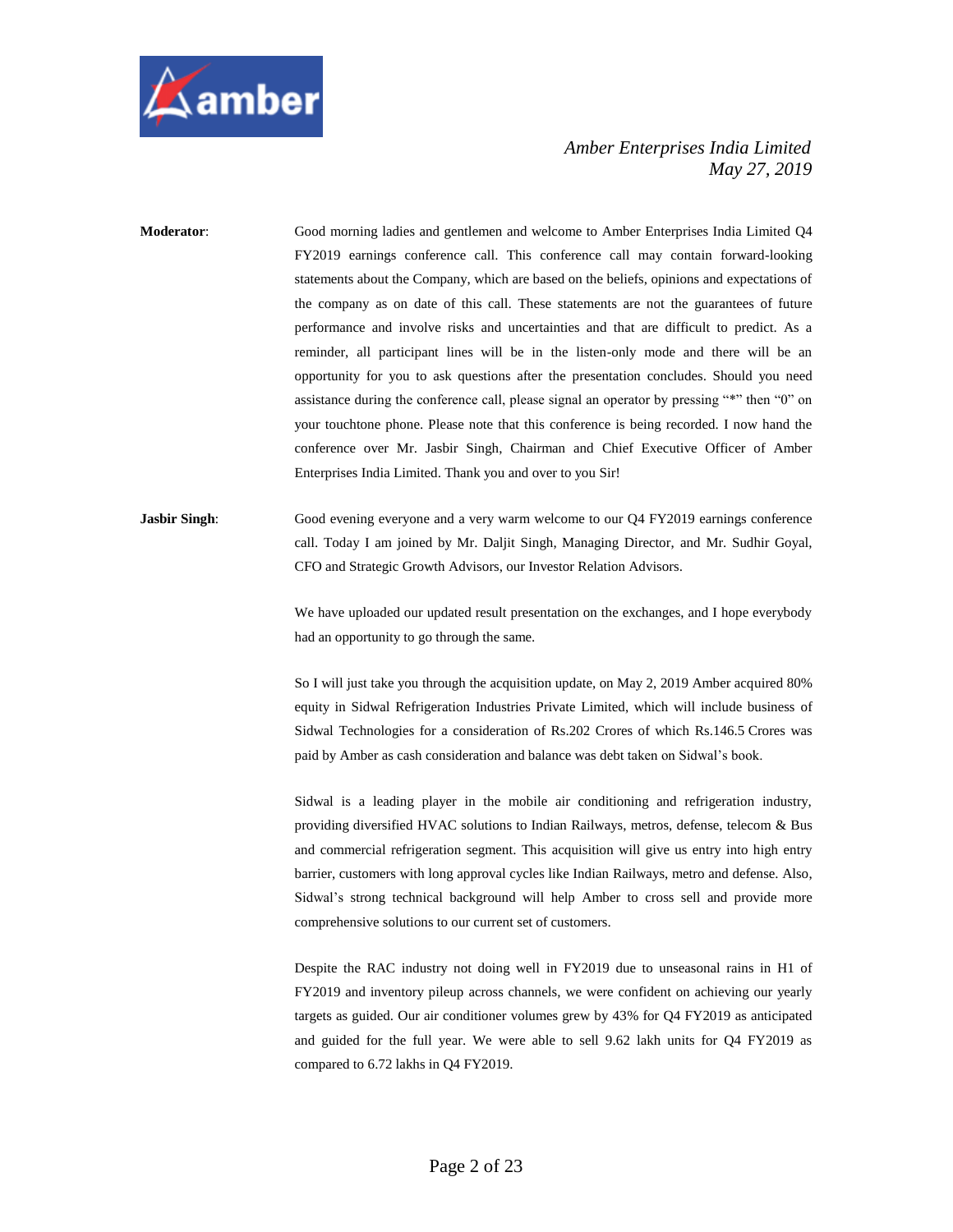

Our FY2019 volumes are 2.12 million units which is higher by 11% as compared to FY2018 outperforming the industry growth. During FY2019, Amber has added new customers and new energy efficient models, which will enhance our revenues and margins going forward. We are seeing increased demand in room air conditioners from small and large players across segments, brands, factors like custom duty hike, logistical hassles of imports and changing dynamic conditions of room air conditioner market and hence we are confident of outperforming the industry growth going forward, as well. I would also like to highlight that not only our RAC division, but our A/C components and non-A/C components division are gaining momentum and our penetration level with customers is increasing. We have seen strong growth in our A/C and non-A/C components in the last financial year due to our acquisitions in IL Jin and Ever electronics. A/C and non-A/C components now comprise of 37% of our total revenue of FY2019 on consolidated basis.

I will now take you through the financial numbers, let me take you through the standalone highlights first.

Amber standalone, the total revenue of Q4 FY2019 stood at Rs.971 Crores up by 40% as against Rs.692 Crores for the corresponding quarter last year. The revenue from A/C grew by 43% from Rs.568 Crores in Q4 FY2019 to Rs.810 Crores in Q4 FY2019. Revenue from components grew from Rs.124 Crores to Rs.161 Crores in Q4 FY2019 a growth of 30% year-on-year basis. Total revenue for FY2019 grew by 14% to Rs.2188 Crores of which A/C revenue comprises of Rs.1740 Crores as against Rs.1540 Crores year-on-year and components revenue is Rs.448 Crores as against Rs.383 Crores Y-o-Y basis.

Despite of the industry headwinds and slowdown, we were able to deliver a growth of 14% in revenue outperforming the industry growth on a consistent basis. Our operating EBITDA for Q4 FY2019 stood at Rs.98 Crores with an EBITDA margin of 10.1% as compared to Rs.68 Crores in Q4 FY2018. EBITDA margins for Q4 FY2019 expanded by almost 30 bps. With higher margins of Q4 2019 and increased prices passed onto the customers we were able to deliver better margins. Operating EBITDA for FY2019 stands at Rs.188 Crores has a growth of 10% as compared to FY2018.

We had a one-off expense write-off in Q4 FY2019 on account of investment written-off for our wholly owned subsidiary, Appserve Appliance Private Limited to a tune of Rs.1.7 Crores. We have discontinued the operations of Appserve and hence this was written-off fully in Q4 FY2019.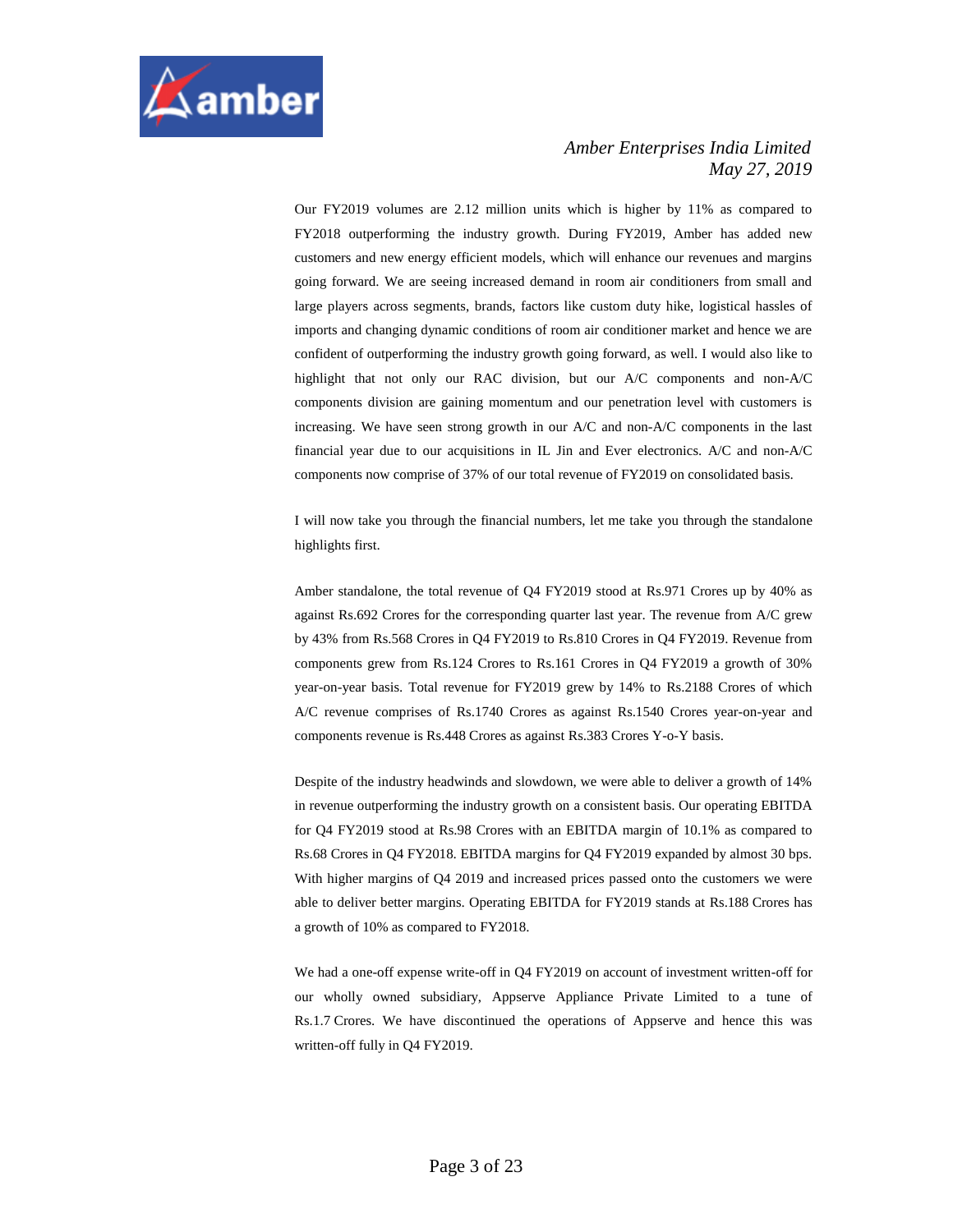

PAT for Q4 FY2019 stood at Rs.61.6 Crores as compared to Rs.33.8 Crores of Q4 FY2019 a growth of 82% year-on-year basis. PAT margins for Q4 FY2019 stood at 6.3% as compared to 4.9% for Q4 FY2019 as an increase of 145 bps. FY2019 PAT stood at Rs.92.5 Crores as compared to Rs.62 Crores for FY2019, a growth of 49% with margin expansion of almost 100 bps. Our net debt as on 31st March for standalone entity stands at about Rs.120 Crores, our working capital days for FY2019 is around 66 days.

Moving onto the consolidated results, our revenue for FY2019 grew by 29% from Rs.2128 Crores to Rs.2752 Crores. Growth from Ever has been significantly up as compared to last year and margins in both IL Jin & Ever has increased.. Our A/C and non-A/C revenues now comprise of 37% of our total revenues as compared to 28% of FY2018.

Revenue for IL Jin for FY2019 is Rs.335 Crores as compared to Rs.334 Crores in FY2018. Ever grew by at 21% taking the total revenue to Rs.272 Crores. Only six months revenue of Ever has been consolidated, since Ever became our subsidiary in H2 FY2019; however, full year consolidation will happen from coming year.

PICL degrew by 4% taking the revenues from Rs.143 Crores in FY2018 to Rs.137 Crores in FY2019. Operating EBITDA for FY2019 on consolidated basis stood at Rs. 213 Crores as compared to Rs.183 Crores in FY2018 a growth of 16%. EBITDA margin stood at 7.7% for FY2018 down from 8.6% because of IL Jin and Ever operating at a lower EBITDA margin of 5% and 2.2% respectively.

However, we are optimistic of increasing the margins in both these companies for FY2020 by close to 50-100 bps, which will have higher EBITDA margins on consolidated basis going forward. EBITDA margins for PICL stood at 5.4%. PAT for FY2019 stood at Rs.95 Crores as compared to Rs.62 Crores in FY2018 a growth of 52%. PAT margins on consolidated basis stood at 3.4% as compared to 2.9% for FY2019 an increase of 50 bps. PAT margin for IL Jin is in the range of 1.72%, Ever is 1% and PICL is -1%. Integration of IL Jin electronics and Ever electronics was successfully done in last year and we will be able to deliver higher growth for next financial year through addition of new customers in these subsidiaries.

We expect margins to expand in the subsidiaries due to operating leverage playing out and various cost control measures adopted in the previous financial year, fruits of which will be seen in FY2020.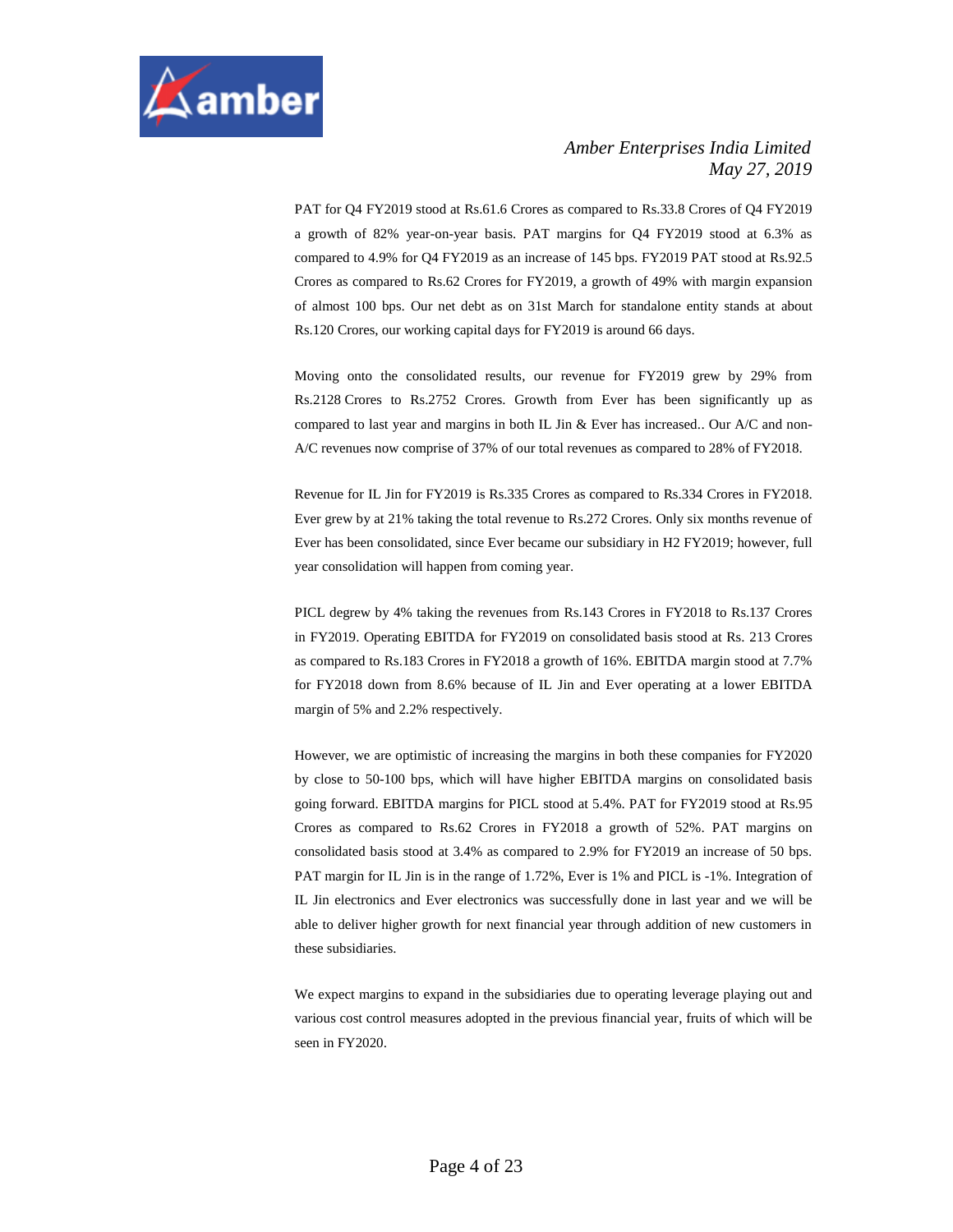

Also, Sidwal acquisition will help us foray into new product segment of heating & ventilation air conditioning industry like railways, metros and defense with immense business opportunity to cater and capitalize on the growth going forward.

With this I open the floor for discussion.

**Moderator**: Thank you very much. We will now begin the question and answer session. The first question is from the line of Aditya Bhartia from Investec. Please go ahead.

**Aditya Bhartia**: Good morning Sir. Sir just wanted to understand why was there such a big disconnect between our performance, and performance of broader room A/C sector and what is it that led to strong growth for Amber in Q4. A related question is that has there been a case that companies were anticipating a strong summer and therefore placed orders on Amber and given that, that has not panned out in Q1, we may start to see Amber's growth slowing down as well?

**Jasbir Singh:** Actually the main reason why we did outperform industry to such a large extent is that we have added customers, we have added Havells, we added Carrier Midea, we added Flipkart we added Amazon in our kitty, these all customers primarily started business in Q4 and moving forward you would see that since these customers have just come in the Q4 or late Q3, there will be a complete reflection on the yearly basis in FY2020.

> So, this was largely because of customer addition and also due to our new indoor model lineup which we launched in Q3, late Q3 in December, which has given these robust results. And going forward, we continue to focus on our R&D and as I told you that these customers will have a year on business now in this FY2020. So, definitely on Q1 basis you would see that there will be a substantial jump. Just to tell you in April and May, this Q1 is a very robust quarter for us, we are anticipating a complete growth of almost about 25% to 30% in Q1 April we have already demonstrated 50% in volume terms.

**Aditya Bhartia**: And of the existing customers, do we continue to garner higher wallet share and if you could also give the split between indoor units, units outdoor units and window A/Cs for the year and the quarter?

**Jasbir Singh**: Yes, so total out of 2.1 million numbers almost 3.5 lakh units were window air conditioners and close to 1 million units we have indoor units and remaining is the outdoor units. As far as our wallet share concerns in the customers, we have added wallet share in primarily all the customers because our product offering has expanded, and we have not lost any wallet share with any customers in Q4.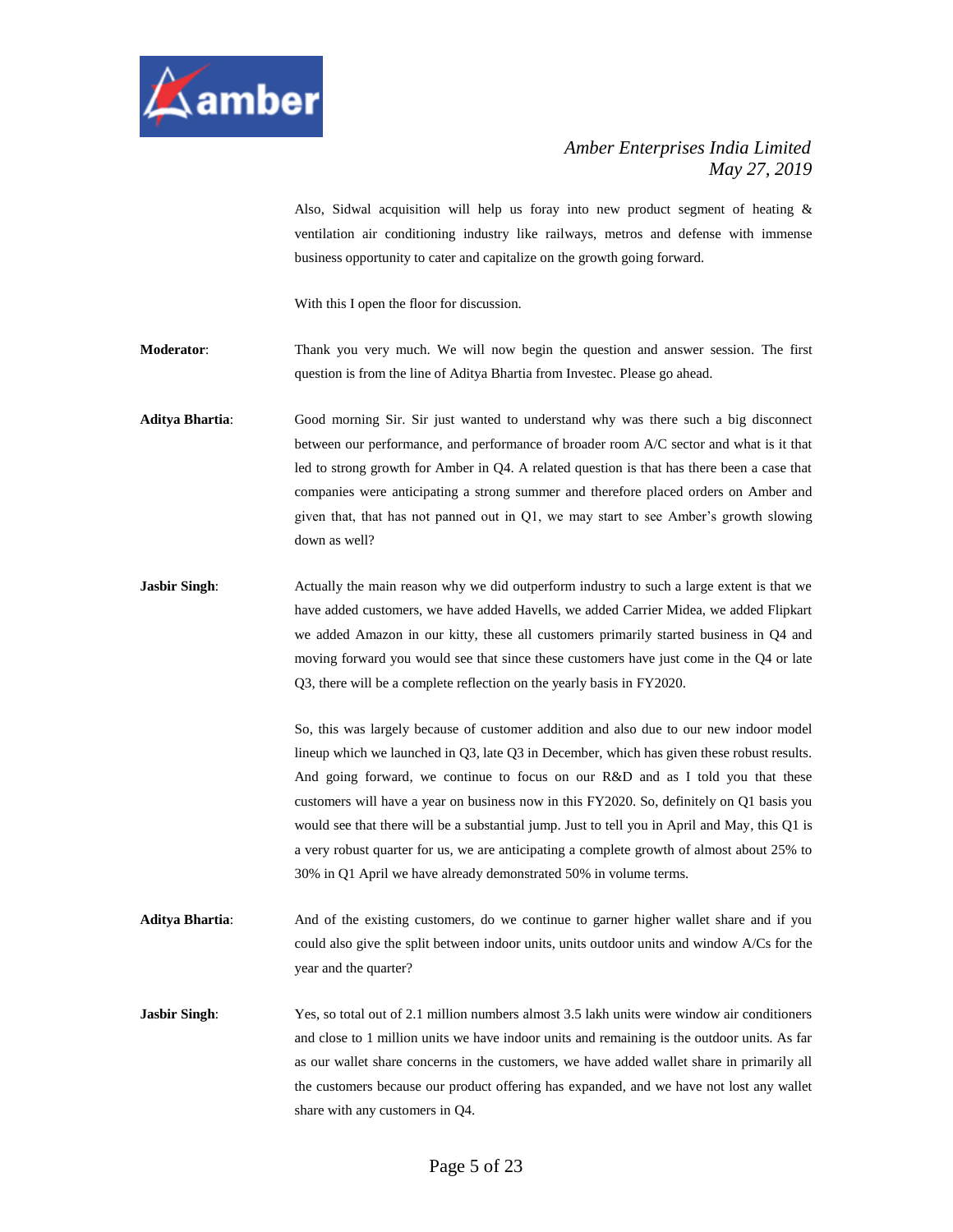

- **Aditya Bhartia:** And Sir my last question is on working capital wherein receivable days appear to have risen quite sharply what has that been on account of and do we expect that to be normalizing going forward?
- **Jasbir Singh:** Well, you see 45% of the revenue which is close to about Rs.900 odd Crores has come in Q4 and the new customers which were added have a credit base in the range of close to about 60 to 90 days terms and if you say we have done a turnover of close to Rs.380-odd Crores in the month of March and close to similar lines in the month of February so almost Rs.700-odd Crores were pending to be paid by the customers in these months and that is the reason why this has been elongated.

As moving forward, it will depend on the kind of customers' business because largely the customers, which have been added as I told you are in the range of close to about 60 to 90 days' terms and on a quarterly basis, if you see this number would look like in the tune of 55 days on the debtor side.

- **Aditya Bhartia**: So as far as days are concerned those possibly have not risen, it is just that bulk of our sales were centered around Q4 and within that February and March this year and to that extent, the year end number looks much higher.
- **Jasbir Singh:** That is right yes. Because it is a seasonal industry and Q1 and Q4 are our strong quarters, that is the reason.
- Aditya Bhartia: And do we do bill discounting as well Sir?
- **Jasbir Singh:** No, we do not do any bill discounting.
- Aditya Bhartia: Perfect. That is helpful, thanks a lot Sir.
- **Moderator**: Thank you. The next question is from the line of Bhoomika Nair from IDFC Securities. Please go ahead.
- **Bhoomika Nair**: Yes Sir. Congratulations on a great set of numbers. Sir if you can just highlight what finally Sidwal kind of close the year had because I think earlier during the call, we have discussed about nine-month number. So, if you can just share FY2019 and I also missed your number on IL Jin revenues and the PAT margin for the year.
- **Jasbir Singh:** On Sidwal we have closed the whole year at Rs.180 Crores, close to Rs.180 Crores though the accounts are yet being closed for FY2019 and moving forward we have a strong order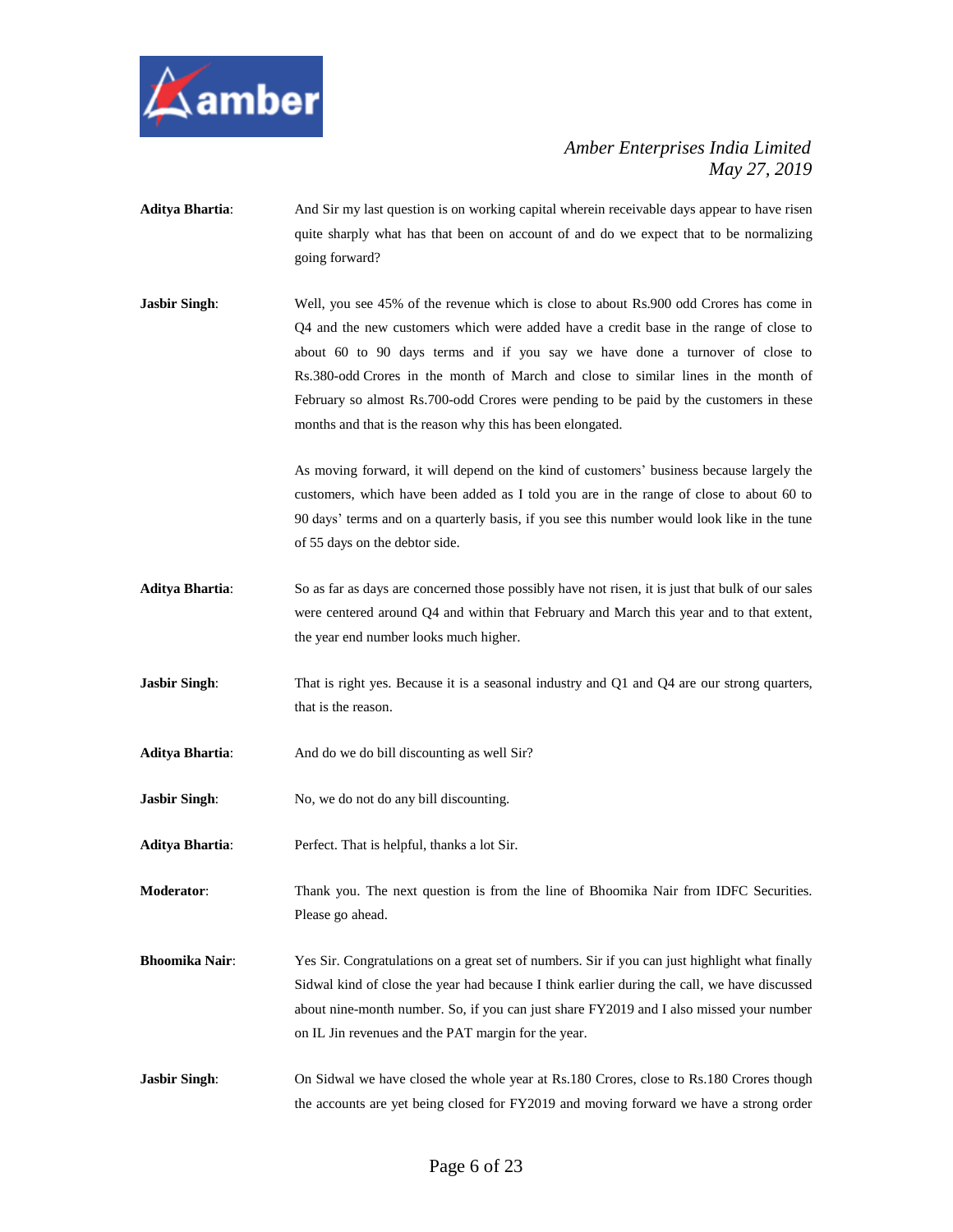

book of close to Rs.200 Crores in the company and that company is participating for new tenders coming up for metros and railways of Train 18, which was launched recently. So, order book is very robust.On the EBITDA side that company almost did Rs.35 Crores to Rs.38 Crores EBITDA last year in the range of that, which is a very healthy EBITDA of close to about 19%, 20% range and I think moving forward the company is having a strong growth and new order book is lining up. On IL Jin, I think the PAT margin stood at about 1.7%.

**Bhoomika Nair:** And the revenue Sir sorry I have missed the revenue of IL Jin in your opening remarks?

**Jasbir Singh:** IL Jin revenue was Rs.335 Crores.

**Bhoomika Nair:** Sir in IL Jin & Ever, if you can just elaborate what are the kind of new customer addition, how are we seeing the growth going forward and when do we expect to consolidate complete acquisition of Ever?

**Jasbir Singh:** When we bought these companies they had only two customers LG and IFB and immediately after we stepped in, we started introducing them to our customers, set of customers for horizontal deployment of these products and successfully, we have been able to add four customers in Q4 in IL Jin, which has just recently started, because the reliability cycle of inverter PCB board is quite high because the whole products performance is dependent on the functionality of this inverter PCB board and hence the customers are taking time to approve it on the final cycle, but core customers have already approved and March production have already started for these customers and moving forward we expect more than Rs.100 Crore plus revenue from all these core customers in IL Jin and Ever.

> On EVER side, we have received the RBI approval, and we will be shortly closing our remaining 51% stake within a week or 10 days' time.

**Bhoomika Nair:** So, when you seeing consolidation in FY2019 that is largely just about 15%, 20%?

**Jasbir Singh:** No, consolidation will happen on 100% on the whole basis because the management control and the board control are from day one with Amber.

**Bhoomika Nair:** Sure. Sir you have started off fairly well for us and you spoke about that you have expanded your IDU range and which has helped garner some higher market share in 4Q. So, if you can just talk about how IDU versus ODU margins are working capital, how is it different, so on that and overall FY2020 outlook in terms of growth.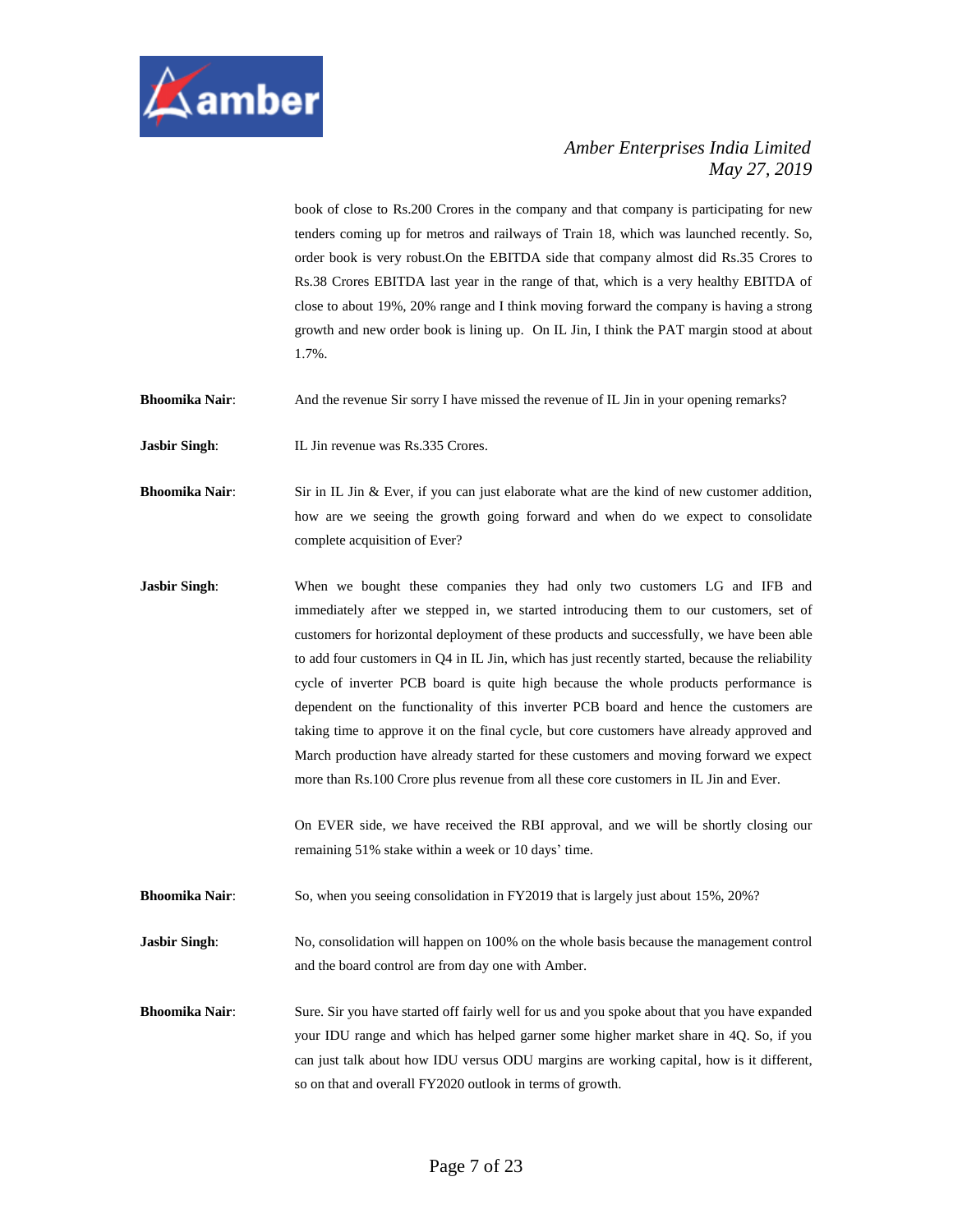

- **Jasbir Singh:** Actually, Bhoomika we are now catering a lot of SKUs in IDU starting from 1 tonne, two star, three star, four star, five-star range and then expanded to 1.5 tonne and to 2 tonne and also in the inverter category range. So it will be very difficult for us to tell you SKU-wise margin, but on a broad basis, if I see that indoor margins are now expanding towards positivity more on the north side because the volumes are increasing and when we started the indoor four years, five years back our volumes were hardly 2 lakh units, but this year we have already touched 1 million units. So that is positive going forward.
- **Bhoomika Nair:** And on the volume guidance for FY2020.
- **Jasbir Singh:** Volume guidance what we want to say on the volume guidance is that we will again outnumber the industry by 4% to 5% as it is a seasonal industry last Q1 we saw unseasonal rains, so we do not know about Q4 but as going forward whatever industry does I think we will outnumber industry by 4% to 5%.
- **Bhoomika Nair:** Okay, great Sir. Thank you very much, I will get back into the queue.
- **Moderator**: Thank you. The next question is from the line of Abhineet Anand from SBICAP Securities. Please go ahead.
- **Abhineet Anand**: Yes, congrats on a good set of numbers. My first question is on working capital, you did explain that the fact that Feb and March was quite lumpy and large, but your commentary that some of the companies that you have added on the client that you have added have a 60- to 90-day term. Does this is in any way increase your overall debtors' day which used to be around 50, 55 days to any higher number and how do you factor that, do you have a higher margin profile for this company and how do you factor that?
- **Jasbir Singh:** Abhineet basically on the debtor days we are in the same range of 55, 56 days on a quarterly basis, it does not add to much larger numbers, because this is a seasonal lump. So, balance sheet is made on 31st March and that is the reason why it looks like that. But, yes, on an overall basis, I think new customers keep on getting added and now also we have just recently added Toshiba in Q1 and we are expecting two more customers to be added in Q2 and Q3 so this will continue and they are all coming in the cycle of 60 to 90 days.
- **Abhineet Anand**: And just wanted to know what has been the capex for the full company and what is the guidance for FY2020 for the capex?
- **Jasbir Singh:** Yes, so on the Capex we have done Rs.103 Crores capex in FY2019 almost Rs.30 Crores capex has been a maintenance capex for all the 12 plants we have close to Rs.20 Crores we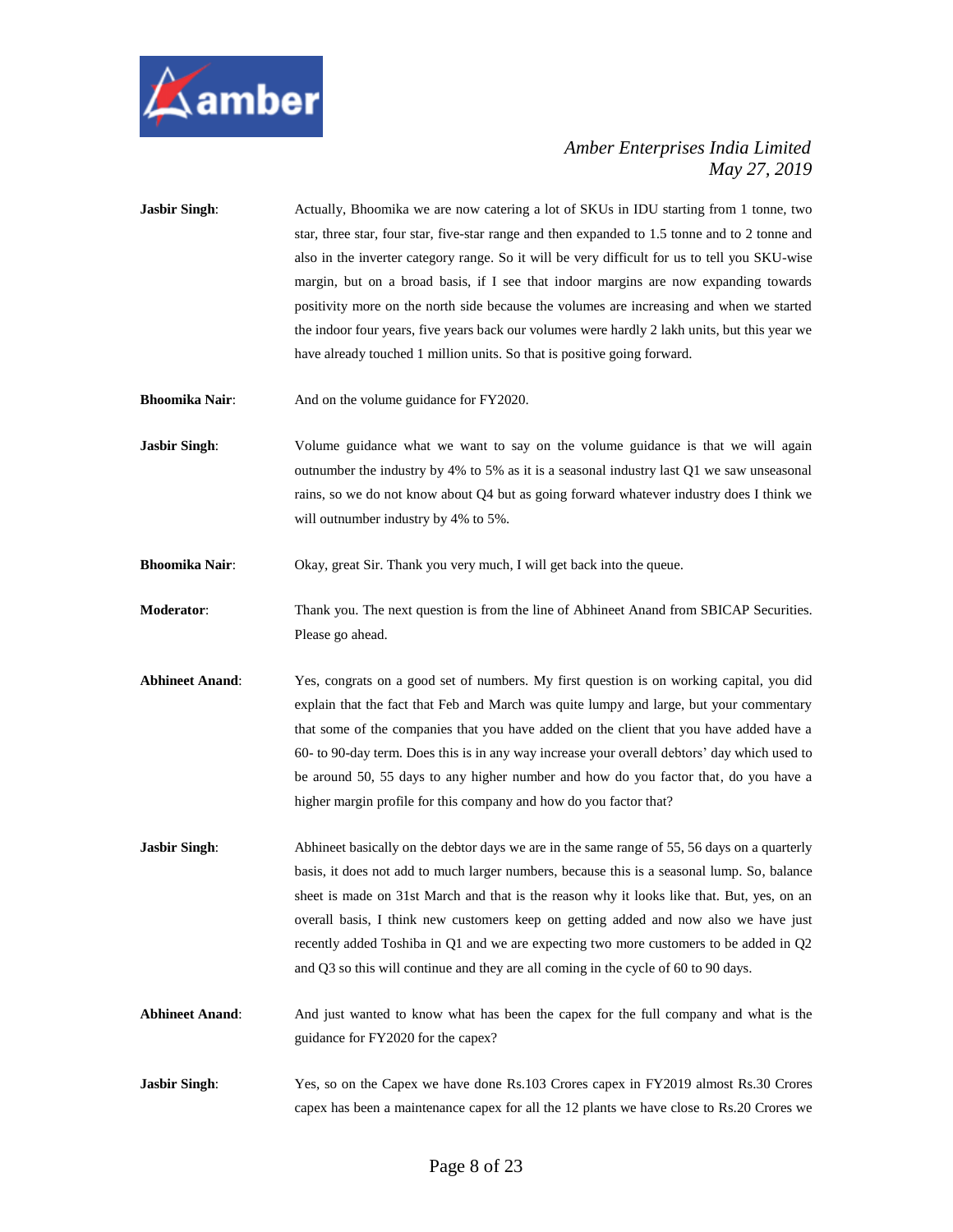

have done R&D and almost Rs.20 Crores has gone into building a new building in Jhajjar where we have expanded our footprints in the Jhajjar area for giving solutions to our customers. So, we had added a new building and Rs.30 Crores has gone into the capacity expansion and plant and machinery, that is how the whole Rs.103 Crores has spent out. On FY2020 guidance, so as maintenance capex will be the same around Rs.25 to 30 Crores range and we do not want to slowdown our R&D initiatives so we will continue our R&D endeavor by bringing in more models and we believe that we will be doing about Rs.18 to 22, 23 Crores range in R&D and apart from that Amber existing plant does not need more capex this year; however now board has decided to bring up a new plant in Tirupati in the Southern India because customer cluster is moving that side and we have been asked by one of our customers to be ready before next year summer comes, not the coming season. So, we will be doing a capex there we are in the process of buying land and we expect about Rs. 40 to 45 Crores Capex in the land as well as partially building remaining Capex in that plant will happen in next financial year because we have to be ready by September next year. So, you can see the range of FY2020 capex could be in the range of Rs.100, 110 Crores.

- **Abhineet Anand**: If I go by your commentary that again 2021 also would be probably in the same range right?
- **Jasbir Singh:** A little bit same, it depends on what capacities we will be putting up in Tirupati. So largely you can say because maintenance capex and R&D if we continue in the same range then yes it should be in the same range.
- **Abhineet Anand**: Thanks a lot Sir.
- **Moderator**: Thank you. The next question is from the line of Pritesh Chheda from Lucky Investment Managers. Please go ahead.
- **Pritesh Chheda:** Yes, Sir, on the ROCE side now since we are putting up capex at Tirupati, but the whole asset now is there a scope for ROCE improvement and today what we are recording at about 14%, 15% is there a scope and where it will come from whether it is margins or whether it is working capital or whether it is further asset turns?
- **Jasbir Singh:** Actually if you see the adjusted ROCE, the final capex which we have put will be giving us results in this year and if I take out that part of the capex we have done recently, our ROCE is at about 16.6% and as moving forward yes because order book is very, very strong and Tirupati will give us more customers as well as geographical presence. We are looking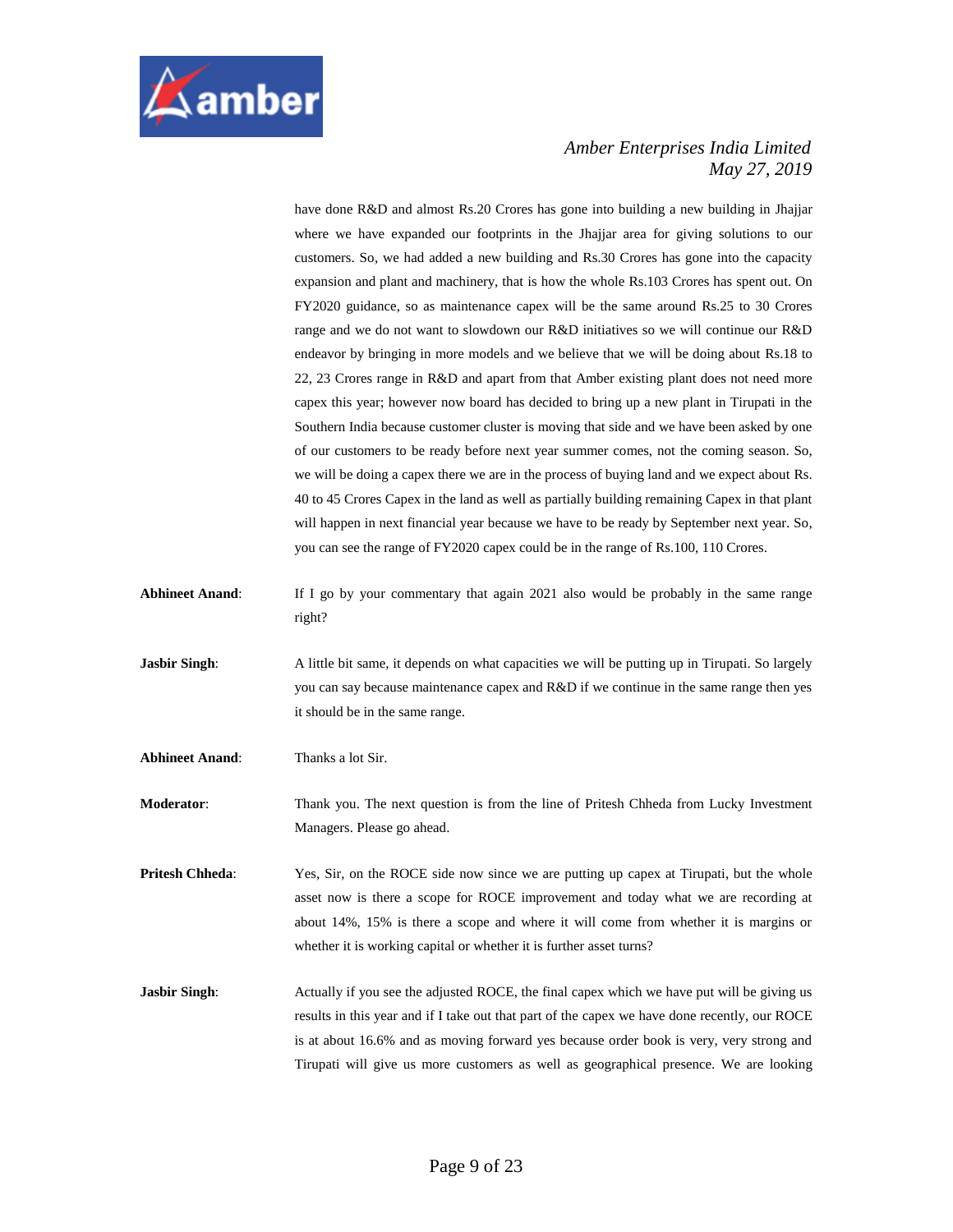

forward for adding to ROCEs every year moving forward because of the complete profitability is also increasing as well as the free cash availability will be there.

**Pritesh Chheda:** So, it will come from better margin or it will come from better asset turns.

**Jasbir Singh:** It will come from both actually.

**Pritesh Chheda:** And my second question is, being a seasonal business your year end balance sheet looks really different. So just wanted to know what would be the mid year debt that one would see in your balance sheet and how your midyear balance sheet would look different from the year end balance sheet how lower the midyear balance sheet becomes?

- **Jasbir Singh:** Well, it depends on all how the season and off season goes. Sometimes we have seen that order book in off season also is stronger if it is a pipeline in the inventory cycle that the retail side is not there. So, it is very difficult to say what kind of this will be there because it is a completely dependent on the cycle of business at different, when GST was launched the whole quarter was disrupted. When demonetization was there, things were different and we have seen in past when there have been great summers sometimes like this year I am anticipating a good offseason also. So, because none of the brands are carrying large inventories with them and as the geographical presence southern and western coastal regions are almost yearly round businesses. So, it will come, the depth of the seasonality curve is reducing. So, it is difficult to say exactly that how it would look like, yes, but different, you should look, I think the better part of looking into the balance sheet will be in the quarterly numbers as we are going forward.
- **Pritesh Chheda:** And lastly Sir, you gave out the volume growth guidance for A/Cs if you could give out some guidance on the components business in some total when you consolidate the balance part and you talked about customer addition in some of the IL Jin so some total what will your components business grow in FY2020?
- **Jasbir Singh**: So, as we have already graduated from 28% to 37%, our long-term endeavor is to bring it to 50/50 in next four to five years' time. But yes 37% last year will definitely grow to some portion maybe about 40% this year.
- **Pritesh Chheda:** So, it will grow faster, so components will grow higher than the 25% volume guidance that you think for the A/Cs.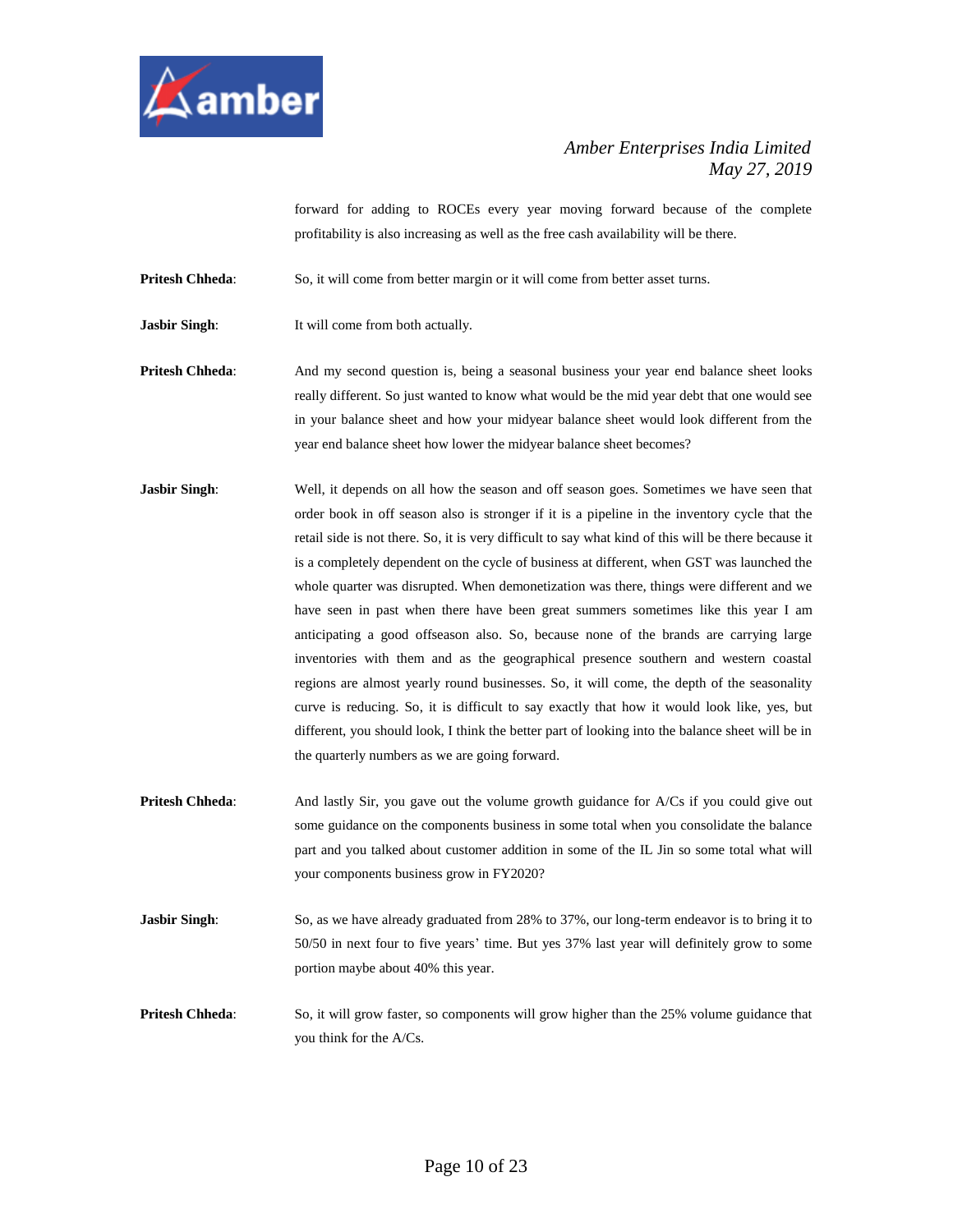

- **Jasbir Singh:** Yes, it depends on sometime happens at companies want us to use those components captively and give them a simple solution in air conditioners. So, then things will change, but largely on the component production side yes it will be increasing much larger.
- **Pritesh Chheda:** Thank you and all the best to you Sir.

**Moderator**: Thank you. The next question is from the line of Nitin Arora from Axis Mutual Fund. Please go ahead.

**Nitin Arora:** Sir when we look at the standalone numbers and assuming that all of this is an A/C sale not much component in the standalone part, your realization still is very low, we have done such large volumes and assuming the new clients would have come and I am assuming those clients would have also come because their OEMs like Zamil and LEEL has gone bankrupt. Despite that we do not see any pricing power as such and even on the EBITDA per unit, you have grown by 5% on such high volumes. If you can throw some light that would be helpful?

**Jasbir Singh:** See largely the volumes have been driven by indoor units and indoors as I told that the volumes were less and we could not get more operating leverage and this year volumes have come up and they are further growing at a good speed of 20%, 25%. So you will see margin expansion in the indoor unit also and also largely when last year the season was down Q1, industry was having lot of inventory so the price increase which we were suppose to get by Q2, Q3, we got in Q4 and that is what has driven, so we were able to get that when the trade is having inventories you get price increase with a lag impact and that is what happened. So, by Q3 the inventories were liquidated and Q4 we were able to get price increase from all the customers and that is the reason why it is looking like this?

**Nitin Arora:** And just one more thing you said in Q1 you are growing at 20%, 25% right?

**Jasbir Singh**: 25% to 30%.

**Nitin Arora:** 25% to 30% on a declining base of 4% in the Q1 last, I got it. And Sir if it is possible to share the quarterly number of PICL revenue, EBITDA and PAT?

**Jasbir Singh:** I have the yearly number right now I think yearly number we have done a total turnover of Rs.137 Crores and with the EBITDA of 5.4% close to about Rs.7.39 Crores.

**Nitin Arora:** Got it. Thank you Sir.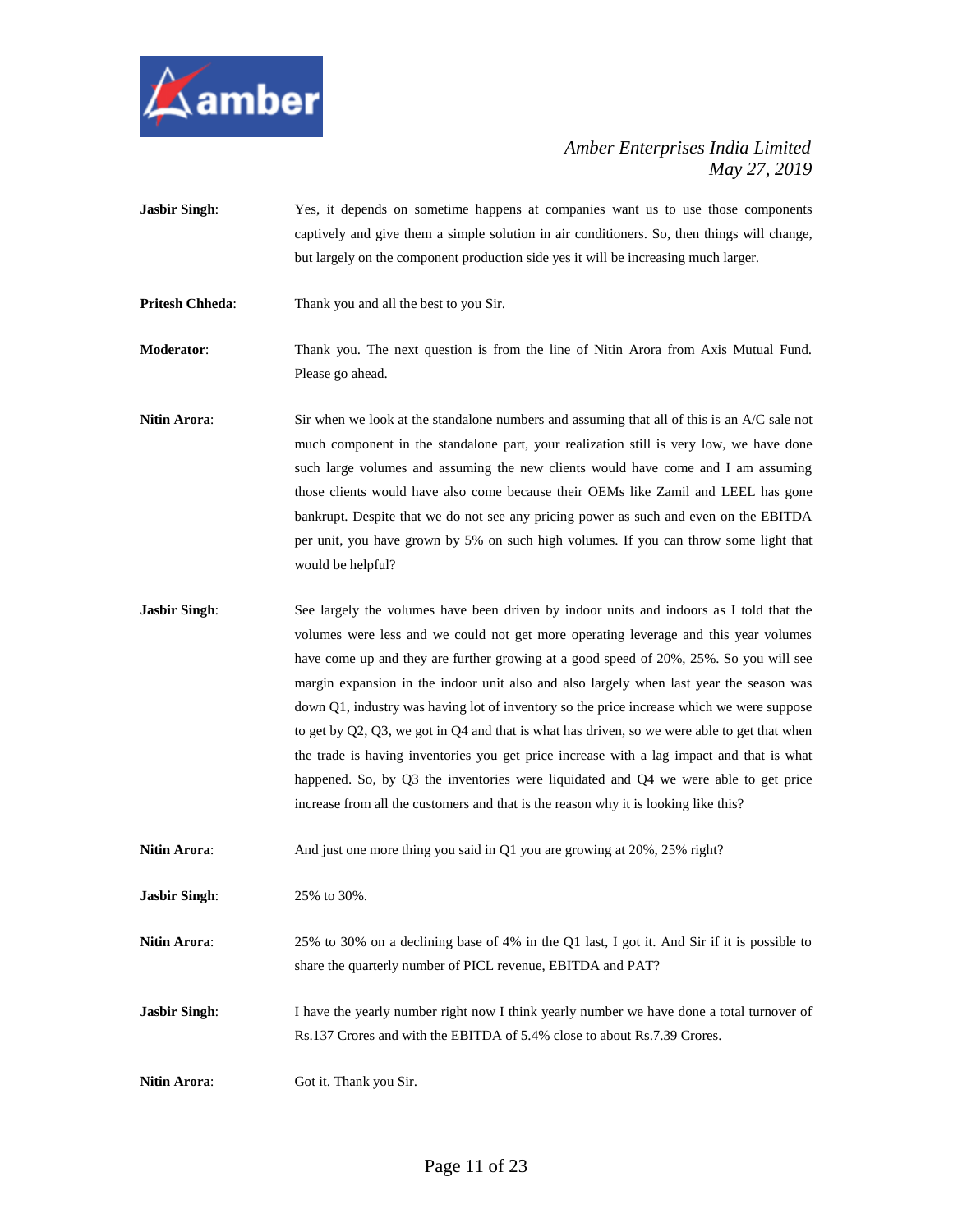

- **Moderator**: Thank you. The next question is from the line of Ansuman Deb from ICICI Securities. Please go ahead.
- **Ansuman Deb**: Thanks for the opportunity. Sir I wanted that the amount that we paid for Sidwal could you tell me once more, what is the consideration that we paid for Sidwal and how will it be accounted going ahead in the balance sheet?
- **Jasbir Singh:** Yes, so we have paid in total the consideration for 80% stake was Rs.202 Crores out of which Amber has paid Rs.146.5 Crores and remaining almost Rs.55 Crores debt has been taken on Sidwal books as it was a debt-free and cash-free company.
- **Ansuman Deb**: Okay and Sir what is the net debt as of now consolidated level for Amber?
- **Jasbir Singh:** For Amber?
- **Ansuman Deb**: Yes.
- **Jasbir Singh:** Standalone is Rs.120 Crores and on consolidated level on 31st March, total is about Rs.206 Crores.
- **Ansuman Deb**: Thank you Sir.
- **Moderator**: Thank you. The next question is from the line of Utkarsh Nopany from Edelweiss Securities. Please go ahead.
- **Utkarsh Nopany**: Congratulations Sir for a great set of numbers. Sir as you have guided is that June quarter sales volume guidance of 25% to 30% growth and outperforming the industry by 4% to 5%. So, do we see that the industries are going to grow at more than 20% to 25% in the June quarter.
- **Jasbir Singh:** Yes, so I think we have been talking to all the brands and every brand is bullish so every brand is, we are seeing good numbers so I think industry should end up growing 15% to 20% in this Q1.
- **Utkarsh Nopany**: And Sir can you please help me out with Ever revenue for FY2019, Ever revenue EBITDA margin and PAT margin?
- **Jasbir Singh:** Ever revenue was Rs.272 Crores as compared to Rs.224 Crores last year and revenue consolidated in the books is Rs.137 Crores because we bought this company in H2. So, half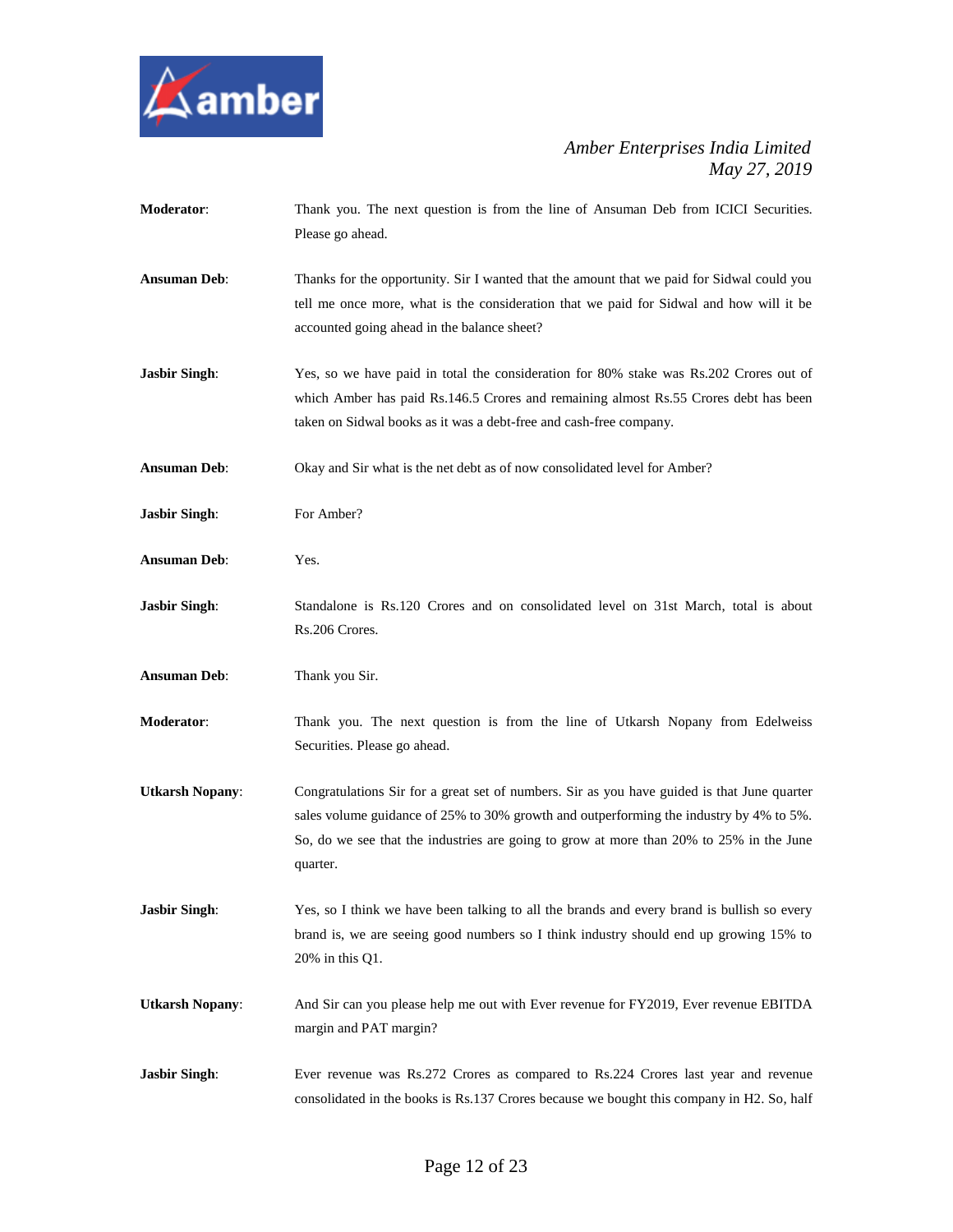

of it has been consolidated in our books and on total basis, we can tell you that at Rs.272 Crores, the EBITDA margin stands at close to 2.5% at Rs.6.7 Crores.

- **Utkarsh Nopany**: Okay, and PAT margin.
- **Jasbir Singh**: PAT margin is 1%.

**Utkarsh Nopany**: And Sir what was the EBITDA margin for IL Jin in FY2019?

**Jasbir Singh:** EBITDA margin for IL Jin was 5% last year FY2018 it was only 3.2%. So, after we took over we bought a lot of productivity improvements and innovations there and also with the new customer which are adding at a higher margin but these all customers got added in just Q4. So, we expect about 50 to 100 bps further increase in IL Jin in this year FY2020.

- **Utkarsh Nopany**: Sir one last question is that we have observed that there is a big gap in net profit margin of standalone and the subsidiaries so standalone net profit margin is close to around 3.2% whereas subsidiary is 0.2% in FY2019. So, can you guide us whether this difference can be bridged in a material manner over the next two to three years and if yes how we are planning to bridge this gap?
- **Jasbir Singh:** So, yes, as I told you that IL Jin and Ever were just assembling PCBs earlier, so now we have successfully added R&D component in that and we have been able to deliver solutions and the customers which are being added are at higher margins. So, you will definitely see margin growth expansion in IL Jin and Ever both and also PICL we are now bringing in a disruptive motor called BLDC, Brushless DC Motors, last year we launched resin-core motors and that has successfully started. Unfortunately for PICL the exports did not pickup for the Middle East market. It is still subdued and that is the reason why it could not deliver well, but now the domestic consumption of PICL offering is about 85% and the exports is only 15% which earlier use to be 55% two years back. So that is the reason, PICL margins will also expand now in the coming year.

**Utkarsh Nopany**: So, like how much improvement we can look at in FY2020 or FY2021?

**Jasbir Singh:** It will be difficult to state a number here because it all depends on product mix and component mix plus the customers and the cycle. So, we would not like I mean we would not be able to comment on what number you should look at but yes definitely the management is endeavoring to improvement on all the sides in all the subsidiaries as well.

**Utkarsh Nopany**: Okay Sir all the best.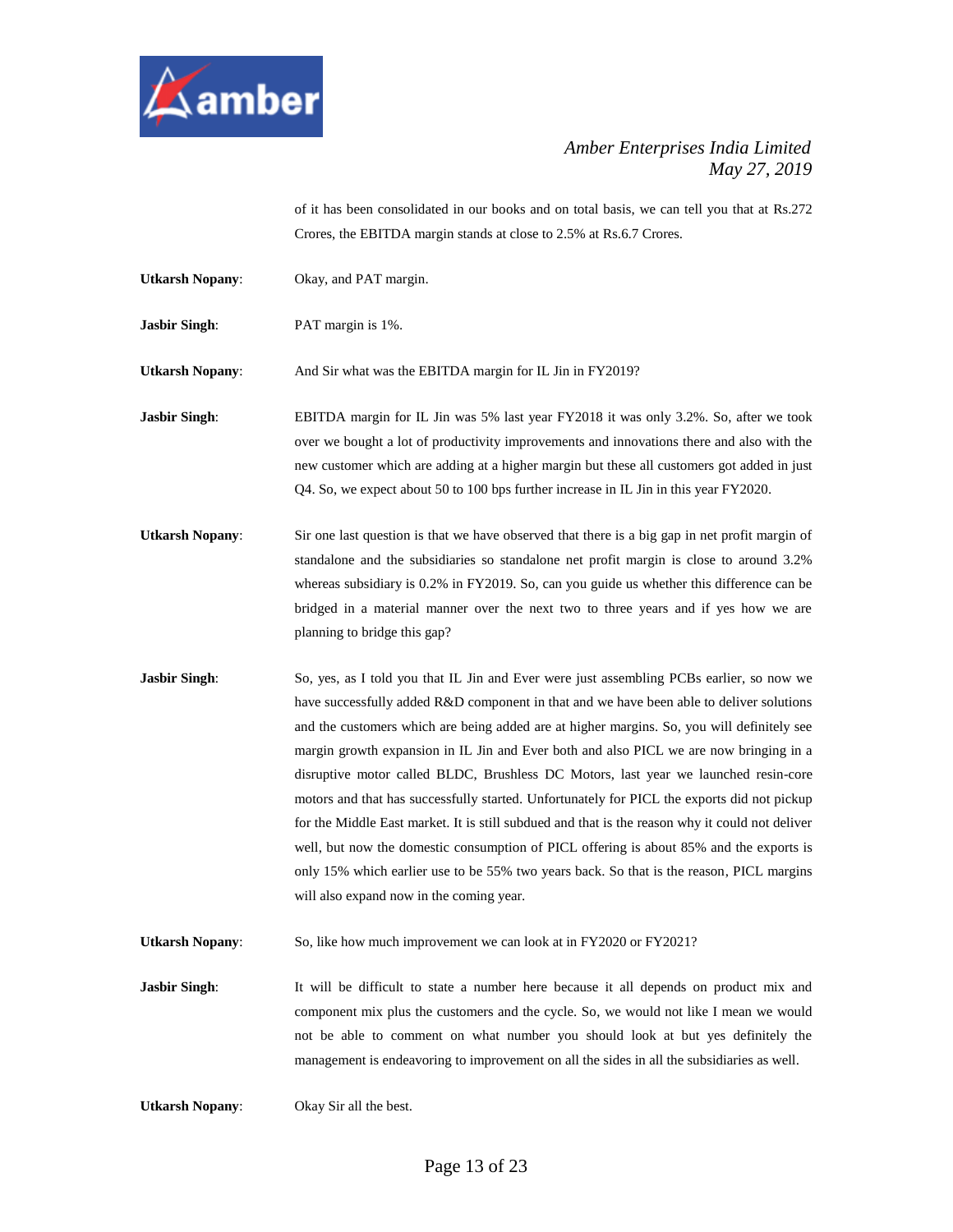

- **Moderator**: Thank you. The next question is from the line of Mehul Mehta from SPA Securities Limited. Please go ahead.
- **Mehul Mehta**: Good morning Sir. With regards to at the time of IPO, we had shared outsourcing industry our market share was about 55% and outsourcing industry itself like was about 34% of total. So where does the number stand today can you share it?
- **Jasbir Singh:** We do not have a research report on the exact number right now, we need to gone through it, but yes I think the outsourcing as a concept because if you see the online market space has grown from 3% to 10% now in our country for A/C industry, two years back when we had done IPO it was just 3%, 3.5% now it is 10% and online is largely outsourced and remaining all brands are outsourcing now. So, except barring one or two, I think outsourcing component would have definitely increased my gut feel is that it should be around 38% or 39% now.
- **Mehul Mehta**: Yes, so it is on the up kind of?
- **Jasbir Singh**: Yes.
- **Mehul Mehta**: One more question is on debt level, if I look at like gross debt or even net debt I think you shared about Rs.206 Crores if I am not mistaken?
- **Jasbir Singh**: Yes, that is right.
- **Mehul Mehta**: Sure. And one last question if I can squeeze in is about each despite like even if I look at PAT increase of about at console level about 50% this year also there is no dividend declaration so any thought process behind it?
- Jasbir Singh: Actually, we did not declare a dividend because our Tirupati expansion was declared and we did not want to borrow debt, but now this year going forward, we will have a free cash flow. So definitely you will see a dividend this year.
- **Mehul Mehta**: Thank you.
- **Moderator**: Thank you. The next question is from the line of Keyur Pandya from ICICI Prudential Life Insurance. Please go ahead.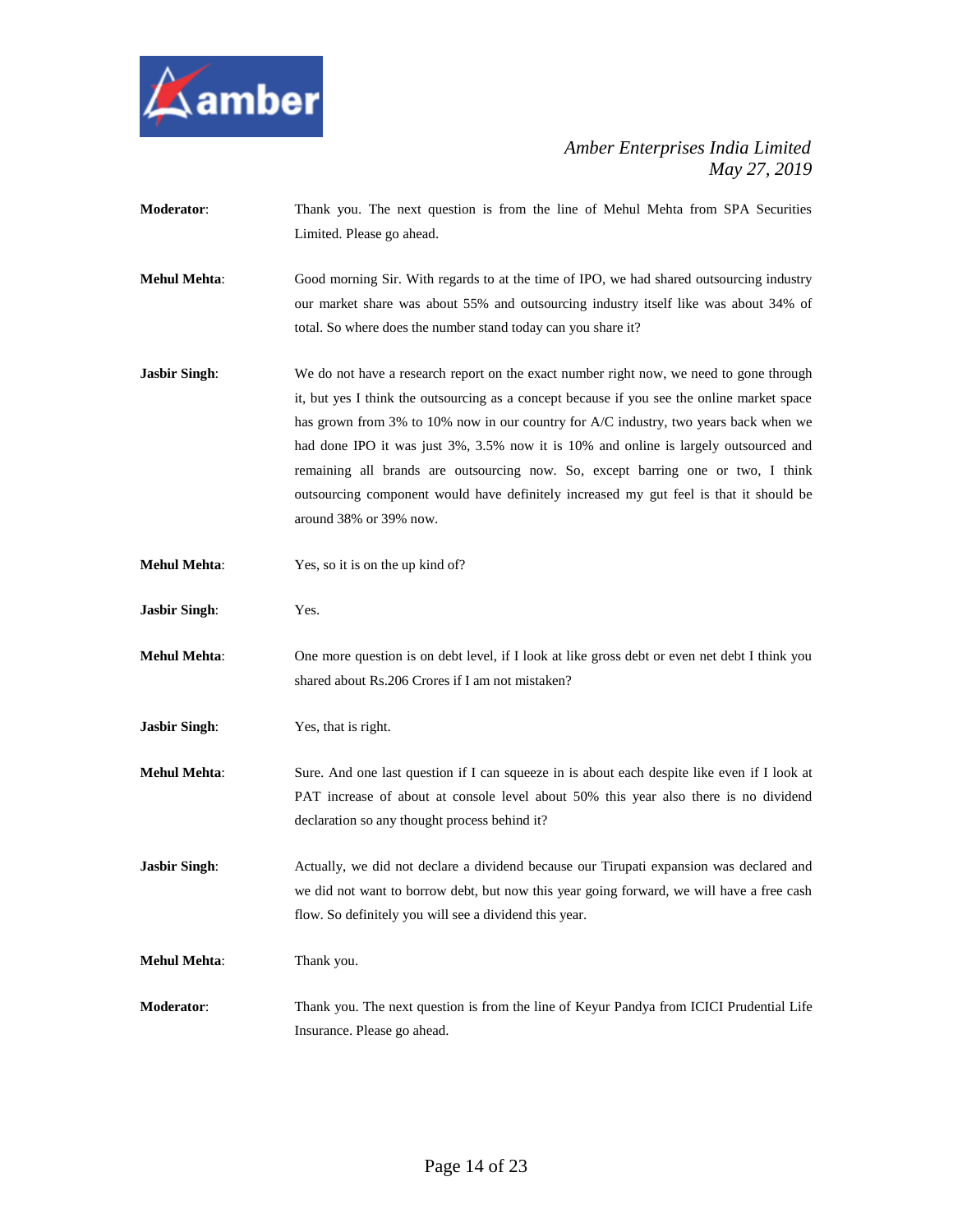

**Keyur Pandya**: Sir just one book-keeping question. So, the finance cost the line item finance cost what would be the bifurcation between actual interest cost and the finance charges because it does not add up with your debt level? **Sudhir Goyal**: See actual finance cost and breakup in the other finance cost like LC charges so out of that Rs.14.5 Crores around Rs.2 to .2.5 Crores is the other charges balance is the pure interest cost. **Keyur Pandya:** For full FY2019? **Sudhir Goyal**: Yes. **Keyur Pandya**: Okay at the consol level Sir what would be it, so Rs.25 Crores of finance cost? **Sudhir Goyal:** Out of the total around 3.5 is the other charges like LC commission etc., balance is the pure finance cost. **Keyur Pandya**: Perfect and Sir last question when we see our standalone results quarterly numbers so for the entire H2, our employee cost was stagnant and even for the entire year it is more or less similar level. So how should we read this? **Jasbir Singh:** I think there is a lot of operating leverage which comes when your order book is strong, so your cost does not go up on the employee side, there will be only a variable cost which will go up on the contractual labor part. **Keyur Pandya:** And, similar trend would continue? **Jasbir Singh**: Yes, similar trend will continue. **Keyur Pandya**: Perfect, okay. Thank you and all the best. **Moderator**: Thank you. The next question is from the line of Pankaj Bobade from Axis Securities. Please go ahead. **Pankaj Bobade:** Thanks for taking my question and congrats to the management on good set of numbers. Sir first question, the component business seems to be a drag on the margins of overall consolidated entity. So, what are the steps we are taking to improve this and second question is currently we are having around 60% of capacity utilization and we would be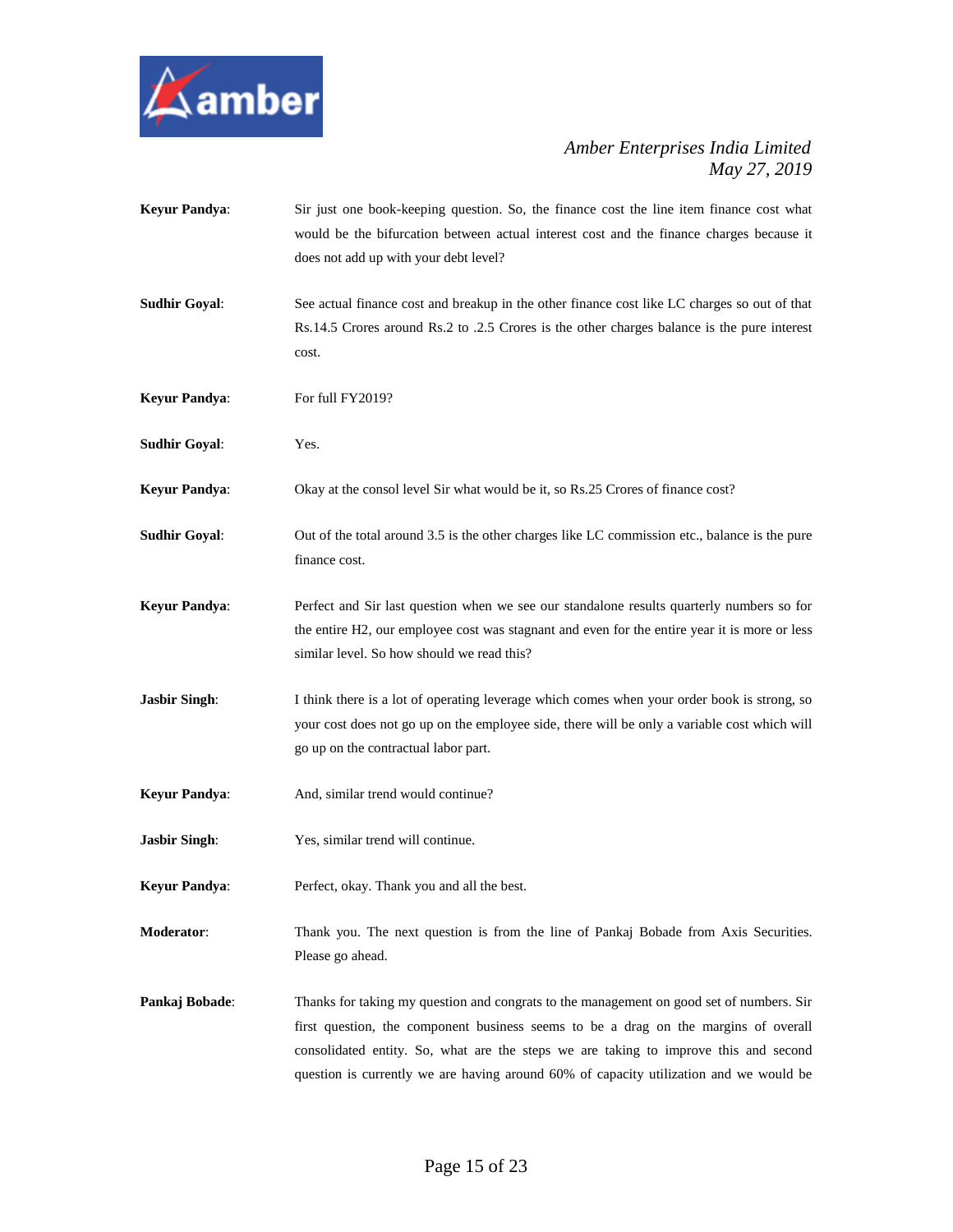

coming up with a new capacity at Tirupati, can you please help with the contuse of the new capacity?

**Jasbir Singh:** Sure. On the capacity utilization as we have already explained you that we have already done by about 55% jump in April and we have seen similar trend in May also this year. So, capacity utilization definitely went up to close to about 75% to 80% and that is the reason why we put in about Rs.25 to 30 more Crores in expanding our capacity base. As far as Tirupati goes but we would not need a further capacity expansion in North India part. On Tirupati, we will be putting up close to about 500,000 number of capacities initially for both indoor and outdoor. We are not planning to put in window air conditioners there and that will be the capacity which we will be adding in next year and going forward as the customer base increase and the demand on the southern markets improve, we will keep on adding but the added capacity will not come at a large cost that is only the lines which we will need to add because the sub shops of heat exchangers and paint shops, powder coating shops and press shops and other things will be having a larger capacity initially also and what was your another question can you please repeat the first question you wanted to ask about the I think about the IL Jin and Ever?

**Pankaj Bobade:** Component business is a drag on overall margins. So just wanted to...?

- **Jasbir Singh:** Yes, on the component side when we bought these companies, IL Jin had EBITDA margin of 3.2% and Ever had EBITDA margin of only 2%, so they were just assembly markets but the reason why we bought these companies were, these were the largest inverter PCB board manufacturer today in the country for refrigerator, washing machine and air conditioners and all. As air conditioning industry was graduating towards inverter A/C we thought that this is a good component to add as a backward integration. So we were able to expand the margin from 3.2% to 5% in IL Jin this year and moving forward also, we are looking forward to add at least 50-100 bps further increase in IL Jin because the reason is that the new customers which are coming will be at a higher margins and also we have done a lot of purchase leverage due to Amber's capability of purchase and also productivity improvement.
- **Pankaj Bobade:** And are we going to restrict ourselves in this component business to just white goods or we would be open for electronics and automobile-related sector?
- **Jasbir Singh:** We are doing very small business in automobile sector which they are catering as a Tier II supplier. In Amber, also we have a small portion of automobile business in the sheet metal fabrication for Isuzu SML, Mazda, for John Deere and for Mahindra Tractors. But yes that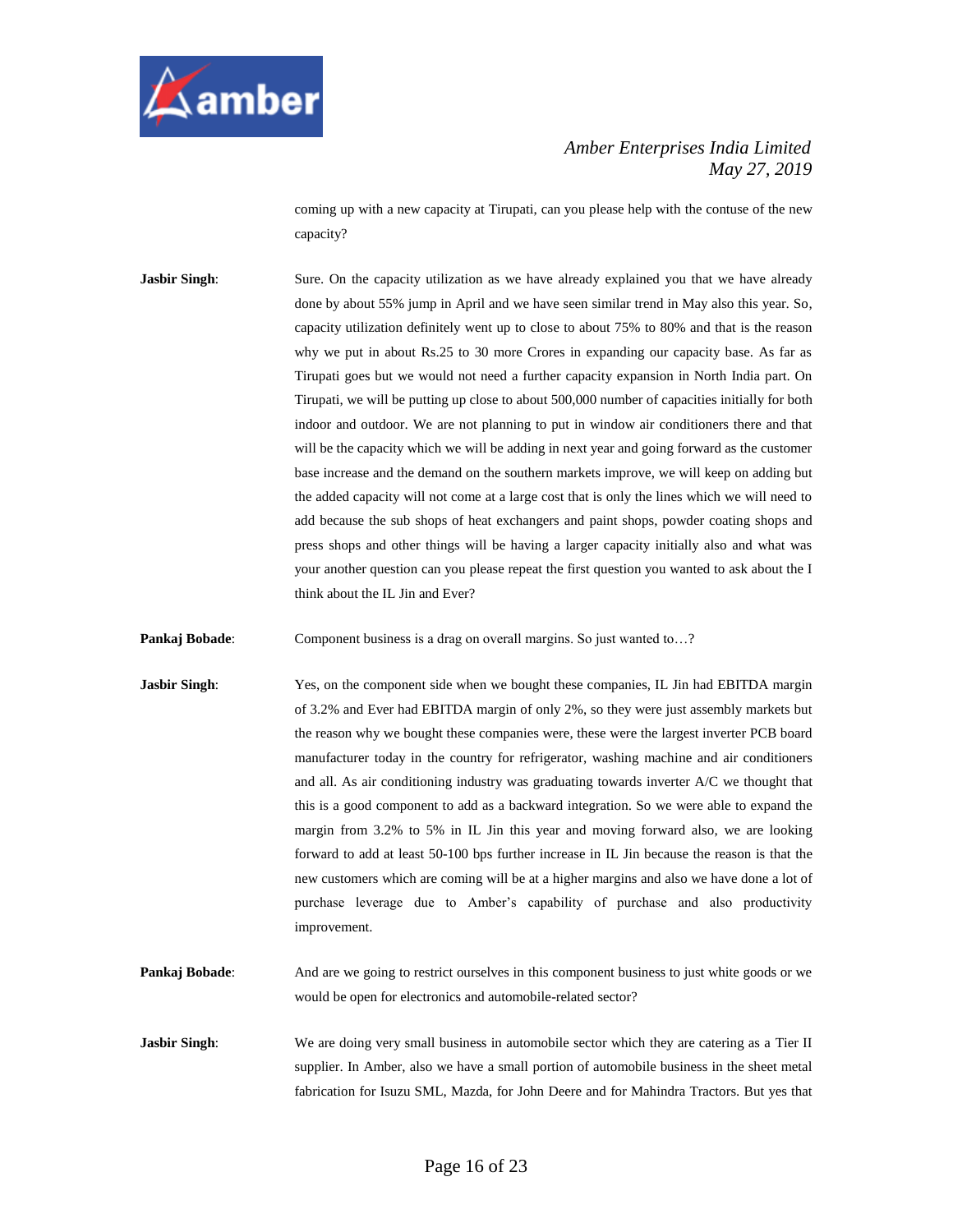

component business is growing but it is about loading the plants. As far as the loading happens from automobile or electronics or healthcare sector it does not matter to us. But largely in the electronic companies IL Jin and Ever, the growth will come from the electronic and the home appliances sector only as of now.

- **Pankaj Bobade:** And Sir finally currently we are having capacity of 3.5 million. So, with this Tirupati plant, we will be moving up towards to 4 million right
- **Jasbir Singh**: If you see on an annual basis, we have a capacity of 4.8 million because in April itself we have done 414,000 units on annual basis but that is not how we normally see from a seasonality point of view because that is a right way to see our industry. On seasonality point of view, I think yes the numbers what you are talking is almost similar.
- **Pankaj Bobade:** Thank you Sir and all the best.
- **Moderator:** Thank you. The next question is from the line of Gaurav Nigam from Catamaran. Please go ahead.
- **Gaurav Nigam**: Thank you sir for taking my question. Sir I have one question. On the technology of the A/C industry over the next four to five years what are the new technologies that you are expecting based on your R&D and interaction with the industry and what is the impact that you are expecting of these technology on the pricing. I am coming from the fact that if this happened in TV industry and mobile industry based on the new technology disruption led to significant price erosion. So, what is your view on the new technologies and how it will have impact on the pricing?
- **Jasbir Singh**: So the A/C industry is not susceptible to a large technology for a sense kind of like TV and mobiles but there has been technology upgrades in air conditioning industry like earlier multi-flow condenser was launched for better energy efficiency and lesser use of refrigerants and lighter way and then now inverter PCB board is more dominant, inverter PCB board started about four year, four and a half years back and now it has taken about 70% of the market share where it consumes less power and going forward a lot of IOT based and the AI based models will come and as the Bureau of Energy Efficiency is reviving that even next year so you would see a technology upgradation in terms of energy consumption goes and also moving forward four years or five years down the line you can expect inverters, home series of inverters where if it is a smaller inverters VRV models coming up in the room air conditioner sector also.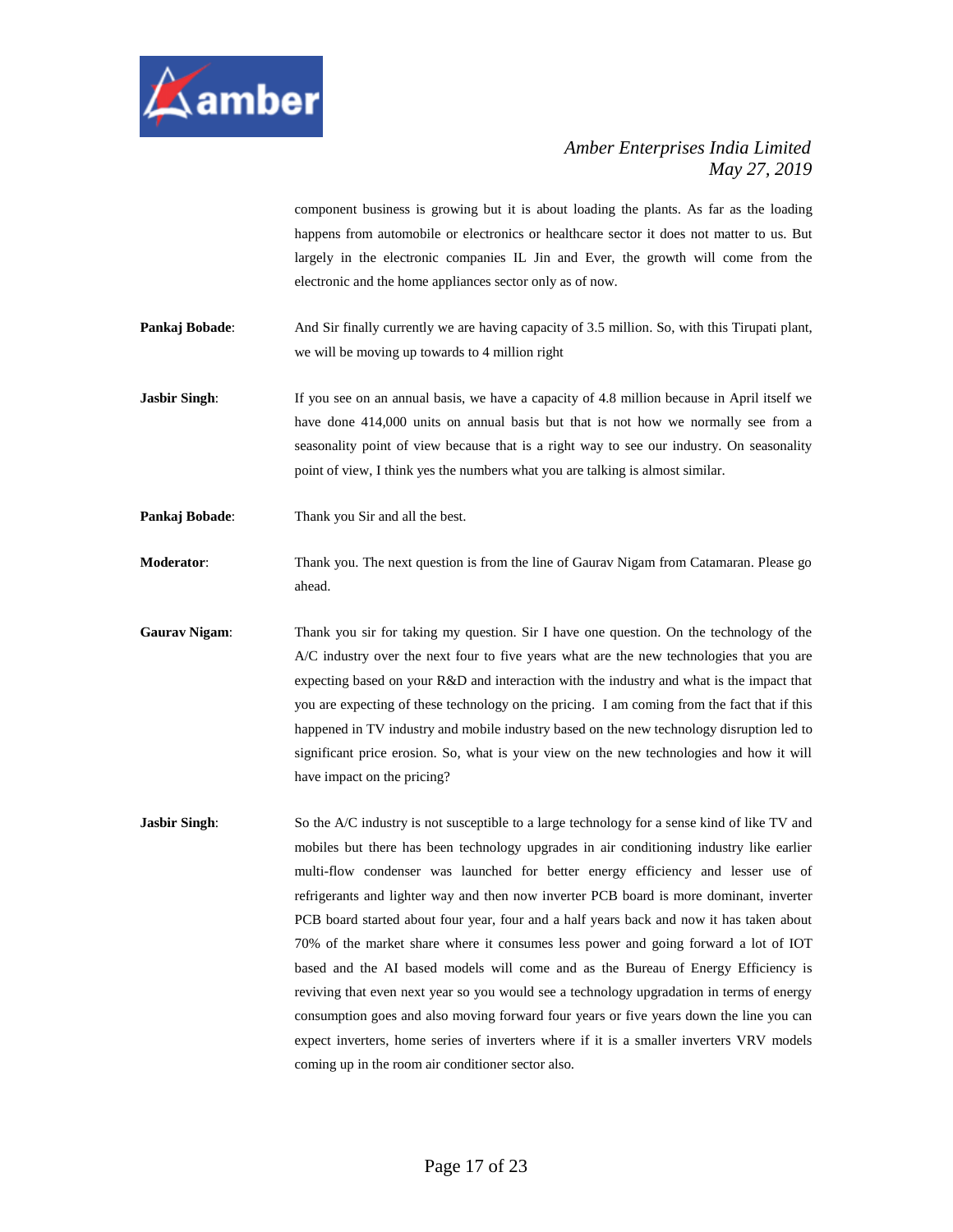

**Gaurav Nigam:** And all these technology, will they lead to any significant price reduction or if it will like incrementally price improvement going forward?

**Jasbir Singh:** No there will be no price reduction on this side because like inverter A/Cs came so there was a bill of material addition of inverter PCB board in the A/C which in fact increased the price and if you want to have features of AI base or IOT base that will only increase the price. We do not foresee any price reduction or maybe disruption as it happened in TV or mobiles.

**Gaurav Nigam:** Fair enough Sir. Thank you.

**Moderator**: Thank you. The next question is from the line of Ankur Sharma from HDFC. Please go ahead.

- **Ankur Sharma**: Hi Sir, good morning and congratulations on a good set of numbers. Sir in one of your remarks you said that there have been price hikes, which have been taken during Q3 and even in Q4. So, has this been across the board and what was the quantum because our feedback was that given the inventory in the channel, the price hikes have been even not there or very limited?
- **Jasbir Singh:** No see we are in the manufacturing space and we give solutions to customers and our costing to customers is on a price variation clause. And so on any kind of commodity or currency is passed on with a quarter lag, but last year what happened was because there was inventory in the system, so our quarter got further extended and finally we got a price increase in beginning of Q4 and it was to a tune of almost about 2.9% to 3% which we and it was across the board every customer gets it.
- **Ankur Sharma**: And Sir second question was on the balance sheet debtor days and I guess what you said was that there has been a lot of debtor days in the end of the quarter given the seasonal nature of the business which is why we are seeing this higher debtor days, that is always the case even if I look at Q4 last year or Q4 of any of the years, typically Q4 and Q1 will be heavy in that sense. So why do you think your debtor days should come down say as of FY2020 and Q4 should not it be on the higher side given the seasonal nature of the business?
- **Jasbir Singh**: You see it depends on customers, so we have got customers who will pay us in 30 days, 45 days and we have customers in the range of 60 and also 90 days' terms. So, it all depends on the sales going forward from those numbers like last year what happened was the customer which had lower payment terms we got more orders from them and that is the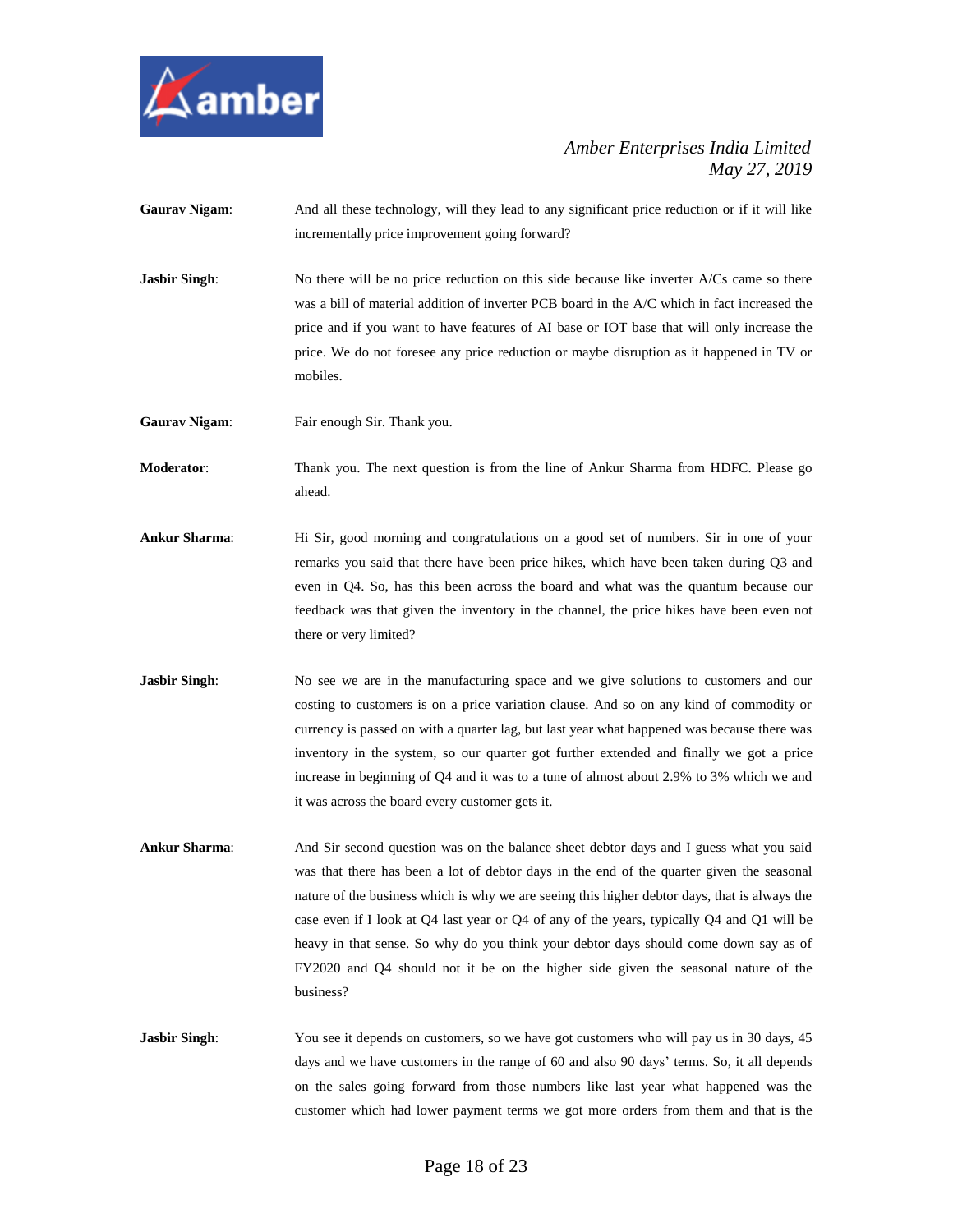

reason why it looked less. So we feel that we are not going to extend more credit days this is a maximum what we have done and we are bringing down we are trying to bring down the credit days with the customers going forward and that is the reason why we think that we can bring it down on, but on the quarterly side I think it will be in the same range what it is going on right now about 37 days of lag

**Ankur Sharma**: Sorry 37, 40 days is it.

**Jasbir Singh**: Yes 37, 40 days, I am talking about the networking capital days.

**Ankur Sharma**: Just a last question Sir on this Sidwal group what would be the margin that you expect to make going into 2020 on the EBITDA level?

**Jasbir Singh:** Sidwal is a company where it is a 19% to 20% EBITDA company and we think that we will be able to maintain those margins going forward order book is very strong so we are hoping you should see in the same range.

Ankur Sharma: Alright Sir great thank you so much and that is all.

**Moderator**: Thank you. The next question is from the line of Naval Seth from Emkay Global. Please go ahead.

- **Naval Seth**: Sir congratulations on good set of numbers. Again my question is on working capital as you said that incremental customer addition is happening on higher credit period terms while you are trying to cut that down also but will that also mean that your larger customers where you are more dependent can also ask for better credit terms and eventually your working capital cycle will remain where it is right now or can further increase or deteriorate.
- **Jasbir Singh:** See if any customer asks for revision of extension of credit days, one it is not going to happen because it does not happen that way when you start acquisition you negotiate on that basis only, you do not change the creditors in-between and if any customer comes up. We have not seen any customer coming up like that but if any customer comes up there is a cost added to it. So, it depends on what kind of request is from the customer but largely we have never received any change of credit terms days with any customer as of now and even in the past also.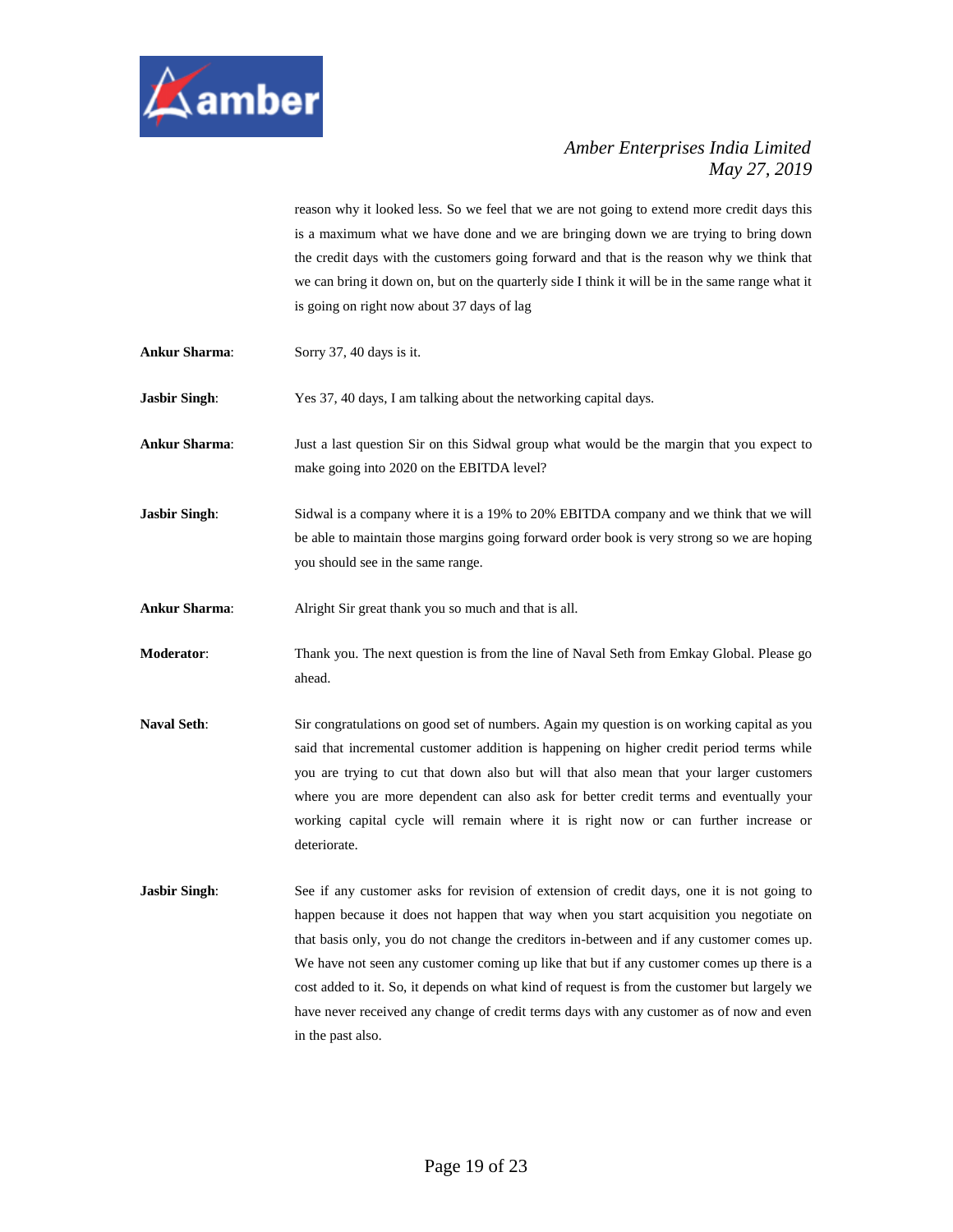

**Naval Seth**: So, in ballpark terms as you said that there will be additional cost attached to that so that means a better realization for you. So, what would be the realization difference if that happens?

**Jasbir Singh:** If that happens...

- **Naval Seth**: Yes, but if I take the current example where you have added so many new customers, Sir what would be the realization difference between them and the older ones, range percentage term will also do over here?
- **Jasbir Singh:** It is only actually there are so many factors involved. First is the product which we are talking of, then it is volumes what we are talking of and of course if somebody is sitting at a lower volume and you demanding 60 days' credit terms you will not get the same kind of pricing as compared to 30 days and more volumes. So, it has to come from… the complete pricing has to be made accordingly only. So, our rationalization it totally depends on the volumes, on the product which we are talking of and on the terms.
- **Naval Seth**: Are they similar on PBT terms. PBT margin would be similar for all these new and old customers there?
- **Jasbir Singh:** No, I think you can expect the better PBT margins from the new customers.
- **Naval Seth**: And secondly on Sidwal at the time of acquisition you had stated that focus will be on reducing working capital days there as well. So as now that is being consolidated what is your plan for FY2020, if you can state how many number of days you are looking at in terms of reducing that?
- **Jasbir Singh:** Sidwal when we took over on 2nd May it stood at 180 days of networking capital days and what we have analyzed in this month itself is that they were paying everything in advance and we have started reasonably sitting with all the suppliers to take the credit days to 30 or 60 and that started happening. So almost five suppliers have already agreed and other one is still in negotiating phase. So, there will be difference yes of course on the inventory side also our team has started this work and you will see that after a year there will be good incremental jump in terms of networking capital days it will reduce.
- **Naval Seth**: Okay. Thank you and all the best Sir.
- **Moderator**: Thank you. The next question is from the line of Ravi Swaminathan from Spark Capital. Please go ahead.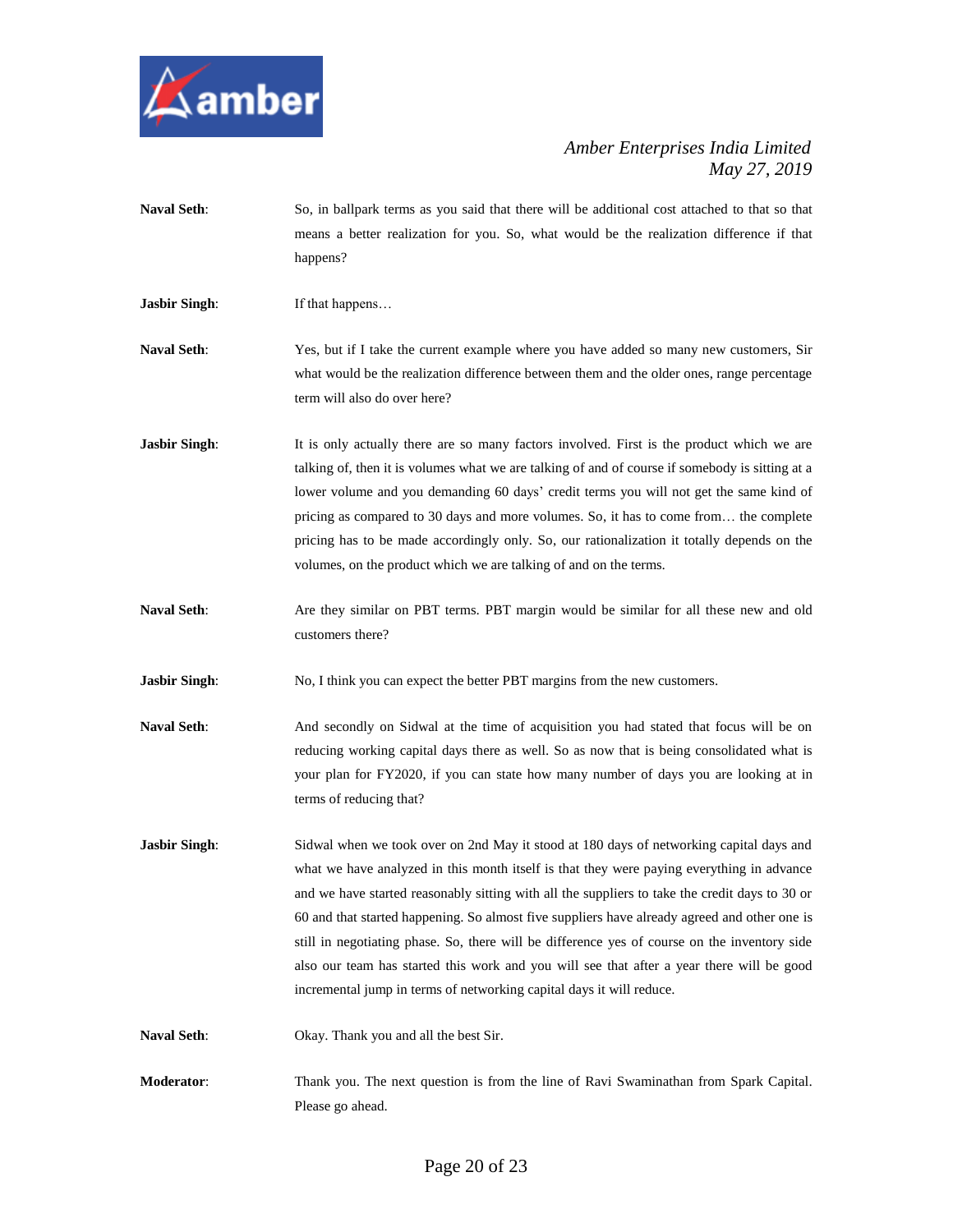

- **Ravi Swaminathan:** Hi Sir, just wanted to know what would have been our growth rate during the quarter excluding the new customers added I mean roughly what would have that 40% growth will look like excluding the new customer addition?
- **Jasbir Singh:** Excluding the new customer addition it will look like around 15% to 18% increase.
- **Ravi Swaminathan**: And the terms of trade with players like Flipkart and Amazon is it better compared to say existing customers given the fact that existing customers they know the trade much better than Flipkart and Amazon. So, do we have better pricing, and do we have better terms of trade with them or how is it?
- **Jasbir Singh:** Yes, Ravi you were asking question.
- **Ravi Swaminathan**: Yes, terms of trade with Flipkart and Amazon specifically is it like, is it better terms of trade and in terms of margins, working capital etc., and can these two entities be a very sizable portion of the industry over a four- to five-year period?
- **Jasbir Singh:** See as the online trade is graduating every year and Amazon and Flipkart tried with their own brands this year Flipkart tried with MarQ and Amazon tried it with Amazon Basics and they got very good response so coming year yes definitely there will be a manifold growth in their volume but since their volume base is very less, so you will find a good growth numbers from there. So, this year they have been talking of smaller numbers of 25000 to 30000 but next year of course you can see and they came in only Q4. So next year all online even Croma is also planning so all online people are planning for bigger numbers and industry is graduating towards that. So as far as the margin goes because the volumes are less and certainly for us, it is a better realization.
- **Ravi Swaminathan**: Got it Sir. And one question on, book-keeping question that quarterly numbers of ODU, IDU and Windows you can give the realization?
- **Jasbir Singh:** For the Q4 number?
- **Ravi Swaminathan:** Yes, Q4 sir you had mentioned annual numbers I guess but if you can give the quarterly numbers also?
- **Jasbir Singh:** I am not having that in handy right now in Q4 numbers but annually I told you that it is about 3.5 lakhs is window and remaining are 3.73 is actually window and 1 million is about IDUs and almost 7.1 lakhs is ODUs.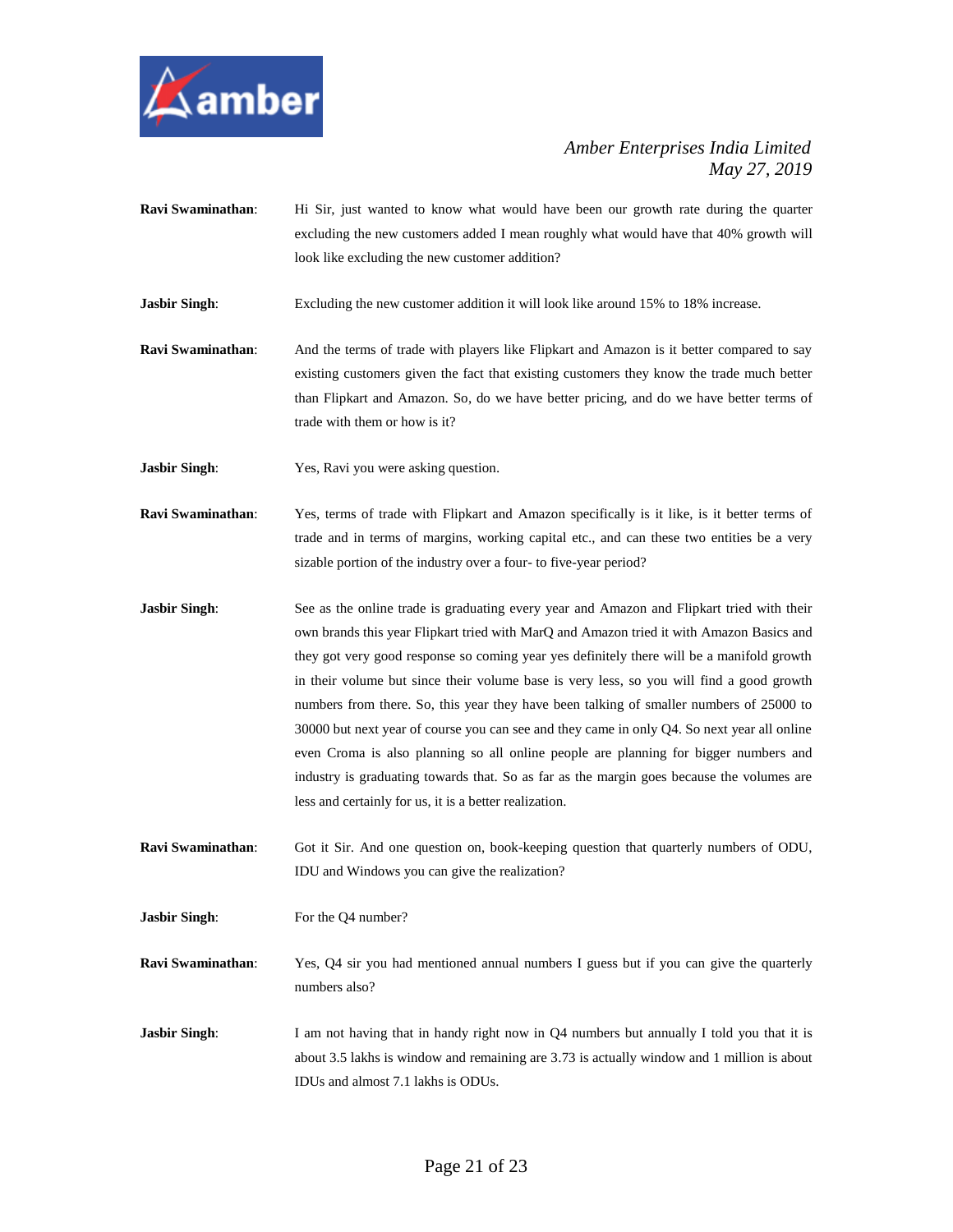

| Ravi Swaminathan:    | Okay Sir.                                                                                                                                                                                                                                                   |
|----------------------|-------------------------------------------------------------------------------------------------------------------------------------------------------------------------------------------------------------------------------------------------------------|
| Moderator:           | Thank you. The next question is from the line of Dhairya Dhruv from Equirus Securities.<br>Please go ahead.                                                                                                                                                 |
| Manoj:               | Yes, thanks for the opportunity, Manoj here from Equirus. Sir just wanted to understand on<br>the Sidwal front so sorry if I missed out but when are we consolidating the operations into<br>our performance?                                               |
| <b>Jasbir Singh:</b> | So, from June onwards itself we will consolidate their operations. We have already taken<br>majority share and May 2nd is when we acquired and close the transaction. So, post that in<br>the very first quarter, you will find a consolidated numbers.     |
| Manoj:               | Okay so it would be by June end.                                                                                                                                                                                                                            |
| <b>Jasbir Singh:</b> | Yes.                                                                                                                                                                                                                                                        |
| Manoj:               | Okay and Sir you also mentioned on the debt part. So, what would be the total debt that we<br>would be availing for Sidwal?                                                                                                                                 |
| <b>Jasbir Singh:</b> | For Sidwal?                                                                                                                                                                                                                                                 |
| Manoj:               | No, what kind of debt we would be raising?                                                                                                                                                                                                                  |
| Manoj:               | Sorry I was not able to convey my question properly, but I am just asking like the total debt<br>that Amber would be raising to by Sidwal?                                                                                                                  |
| <b>Jasbir Singh:</b> | So, see the transaction is funded partially through internal accruals and partially through<br>debt and it is majorly through internal accruals and very less debt instruments had been<br>taken. So as of now Sidwal is having about Rs.55 Crores of debt. |
| Manoj:               | Okay. That is all Sir thanks a lot with you all the best.                                                                                                                                                                                                   |
| Moderator:           | Thank you. Ladies and gentlemen due to time constraint, we will have to close the call. I<br>now hand the conference over to the management for closing comments.                                                                                           |
| <b>Jasbir Singh:</b> | Thank you everyone for joining us. I hope we have been able to answer all your queries. In<br>case you require any further details, you may please contact us or our Investor Relations<br>Advisors, Strategic Growth Advisors/SGA. Thank you very much.    |